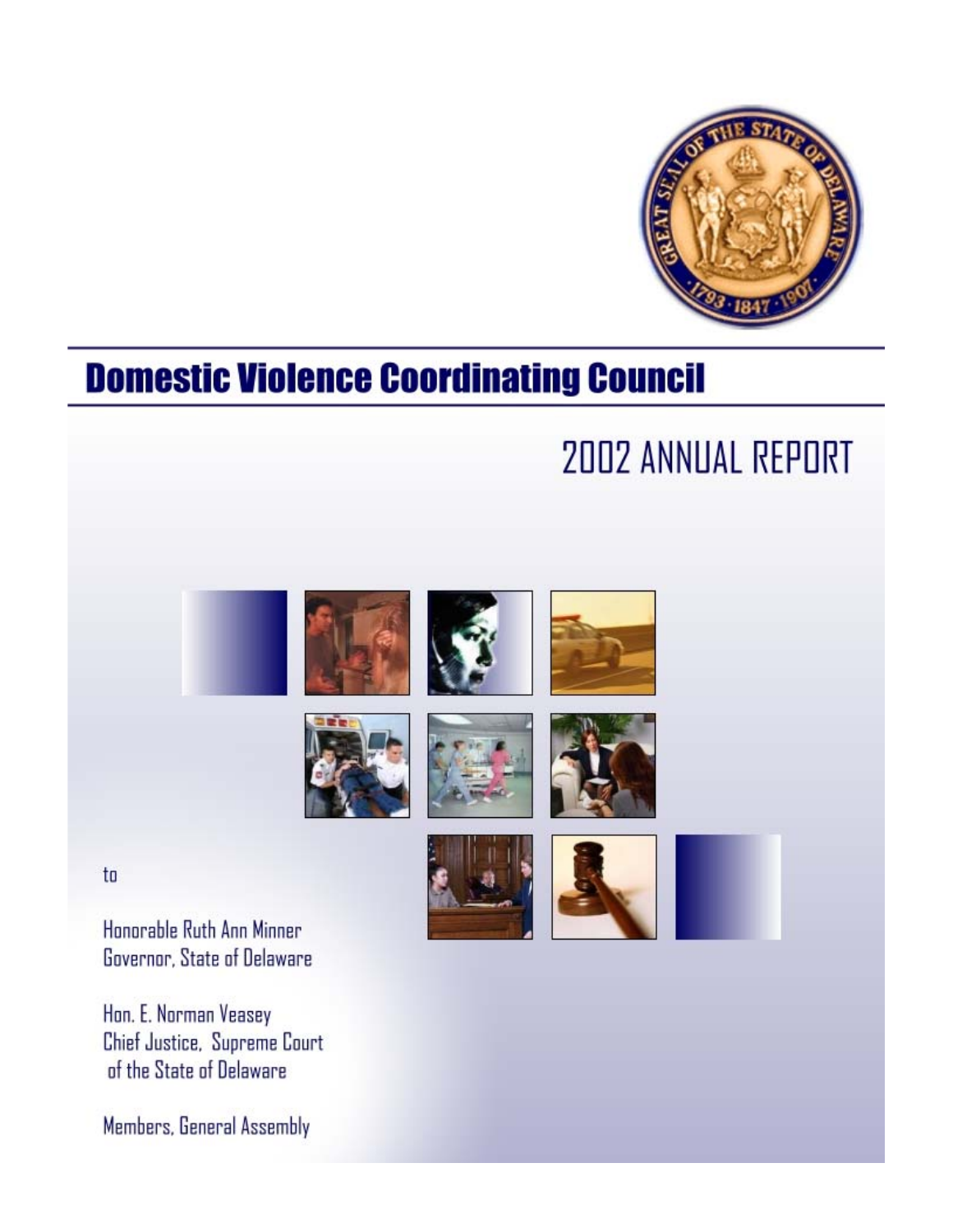#### **Dear Colleagues,**

 Enclosed is the Annual Report from the Domestic Violence Coordinating Council (DVCC). In the eight years we have been in existence, we have made tremendous progress in coordinating services provided by government and nonprofit agencies involved in domestic violence.

 As was also the case in FY2001, the DVCC was particularly active in the Fatal Incident Review process in FY2002. The Review Team met ten times and reviewed eight cases in the past fiscal year. Further, the DVCC published the first report of the findings of the Fatal Incident Review Team in the fall of 2001. The report presented a revealing portrait of the circumstances surrounding the deaths covered. It also included recommendations that were made to agencies for change and, where appropriate, what changes had been made.

 Delaware remains one of the lead states nationally in fatal incident review as it is one of only several states that both conducts reviews and publishes its findings. While we are pleased with the progress we have made in improving our fatality review process, we are struck by the senseless tragedies that continue to demonstrate the need for our work.

 Further, the tragedies of August 15, 2002, when Lettie Lyons was shot to death by her ex-boyfriend, and August 22, 2002, when Jennifer Griffin was shot to death by her boyfriend, stress the need for the review process to have an impact on the community.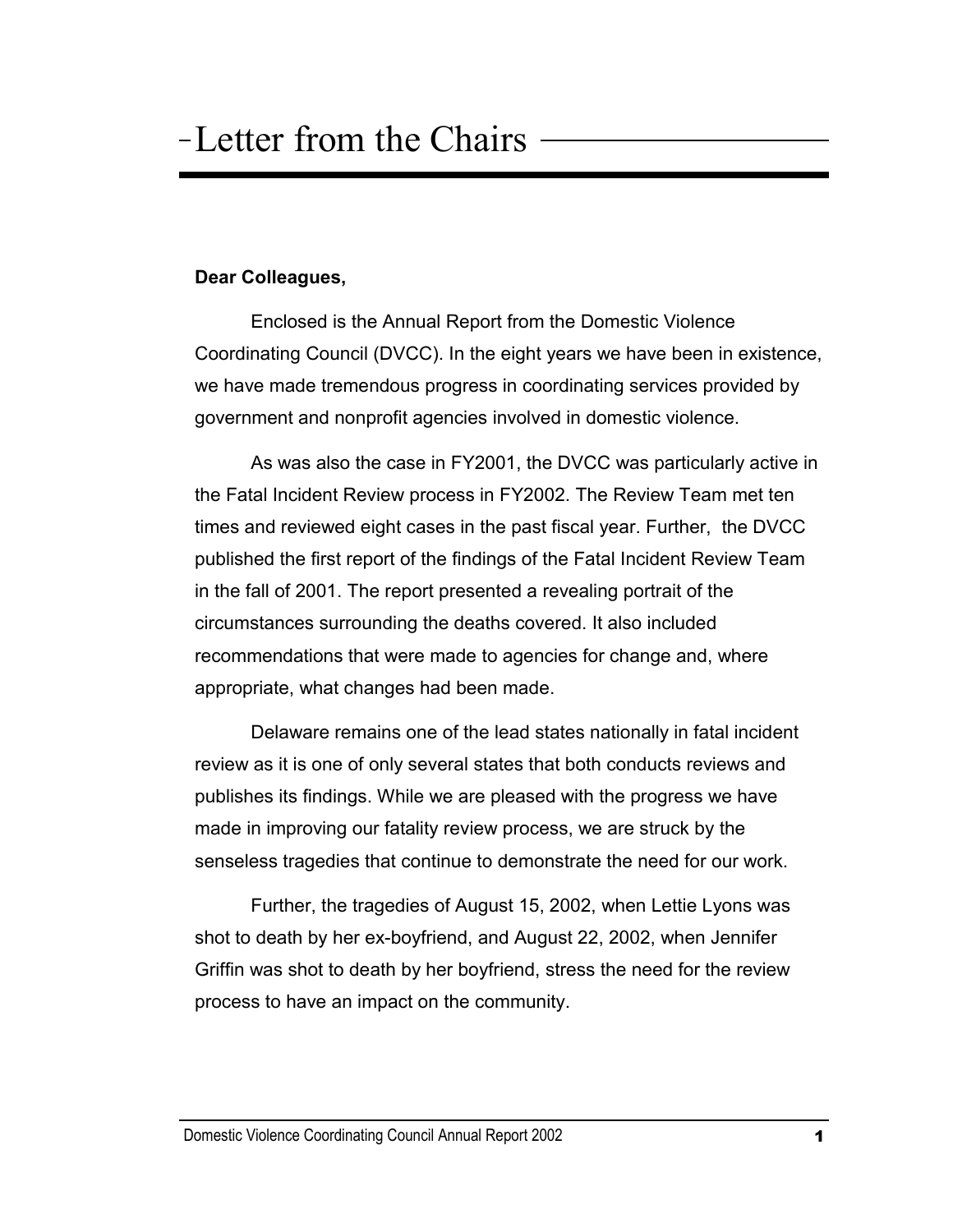Another area where the DVCC was particularly active in FY2001 was in reaching into the community to communicate the issues of domestic violence. This was evident in the DVCC-sponsored or coordinated trainings that generated significant follow-up work with agencies. The DVCC website, which became operational in January, 2002, is another indication of communicating the issues of domestic violence to the community.

 Another significant development of the past year was the incorporation of the VAWA Senior Planner position into the staff of the DVCC. This addition provides the DVCC the opportunity to be much more completely informed of the VAWA process. Further it permits the VAWA Senior Planner, Maureen Querey, the opportunity to be more completely informed about the domestic violence community.

 In FY2002, the International Association of Chiefs of Police (IACP) Model Policy on Police Officer Domestic Violence, was approved by the Delaware Police Chiefs' Council. This effort required a great deal of work by the DVCC staff, with members of the Law Enforcement Subcommittee and the Police Chiefs' Council. Now Delaware police agencies have one policy for guidance as to how to respond to incidents of domestic violence involving one of their own employees.

 The DVCC carries over some projects from FY2001 including the legislation creating the Crime Victims' Ombudsman Office. The bill passed the State Senate but did not come to the floor for a vote in the House of Representatives. The bill will be introduced again in January of 2003.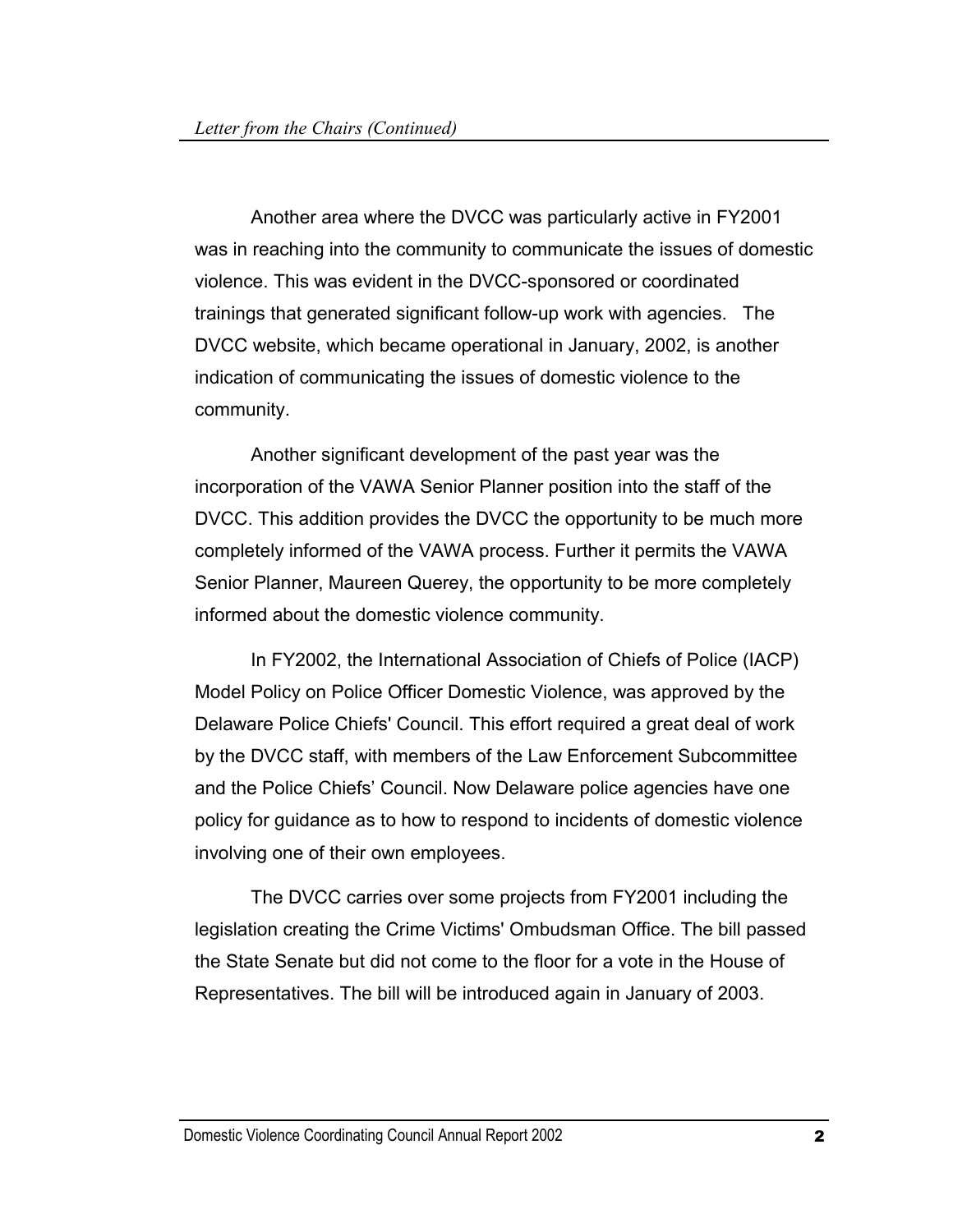The DVCC also continues to work on the issue of the impact of domestic violence on children. The Children and DV Working Group which had been an adhoc group will become a DVCC subcommittee in FY2003 and will have the formal responsibility of reporting to the DVCC.

 In the upcoming year the DVCC intends to bring focus to domestic violence in dating relationships. This is an extremely important area because the attention given historically has lagged behind the attention given to domestic violence in permanent relationships. Further, dating is a critical area because it frequently involves young people and the earlier domestic violence can be addressed, the more effectively it can be satisfactorily resolved. Little reliable statistical data is available locally on dating violence. Developing a reliable data source is one of the challenges that the DVCC will face in combating the very significant issue of dating violence.

 While there are many positive things to report this year, unfortunately, there were still a number of deaths due to domestic violence. We must continue to work to reduce domestic violence incidents and these tragic deaths in the coming year.

Chief Judge Vincent J. Poppiti Senator Patricia M. Blevins Chair Vice-Chair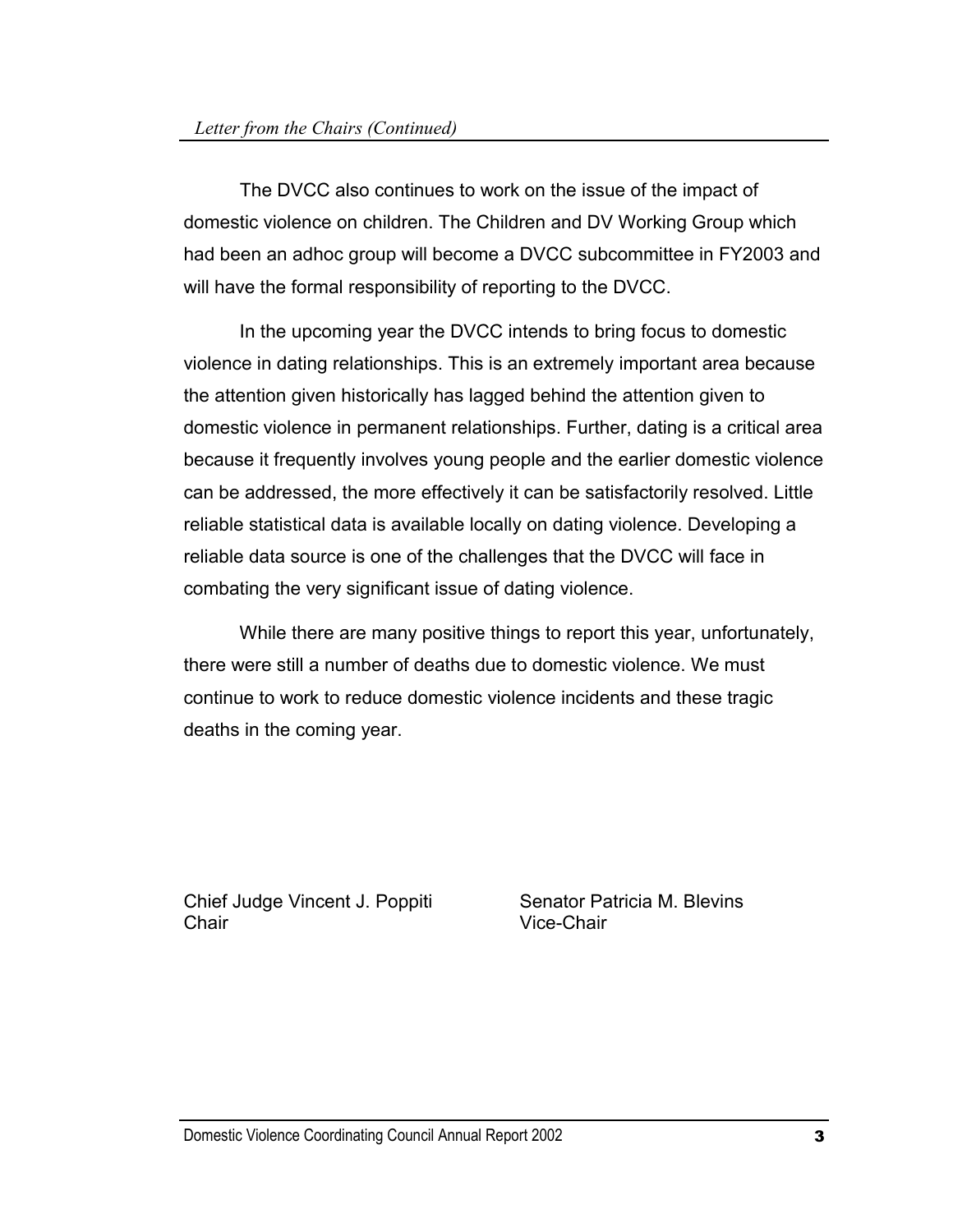| Letter From the Chairs                                                      | 1              |
|-----------------------------------------------------------------------------|----------------|
| <b>Table of Contents</b>                                                    | 4              |
| Preface                                                                     | 5              |
| <b>Mission Statement and Goals</b>                                          | 6              |
| Introduction                                                                | $\overline{7}$ |
| Understanding Domestic Violence:<br>The Dynamics of an Abusive Relationship | 9              |
| Domestic Violence Data                                                      | 14             |
| <b>Directory for Statewide Services</b>                                     | 20             |
| <b>Committee Reports</b>                                                    | 26             |
| <b>Domestic Violence Coordinating Council</b><br><b>Activities</b>          | 33             |
| <b>Conferences Attended</b>                                                 | 40             |
| <b>Training/Presentations</b>                                               | 42             |
| Conclusion                                                                  | 44             |
| Appendix I                                                                  | 45             |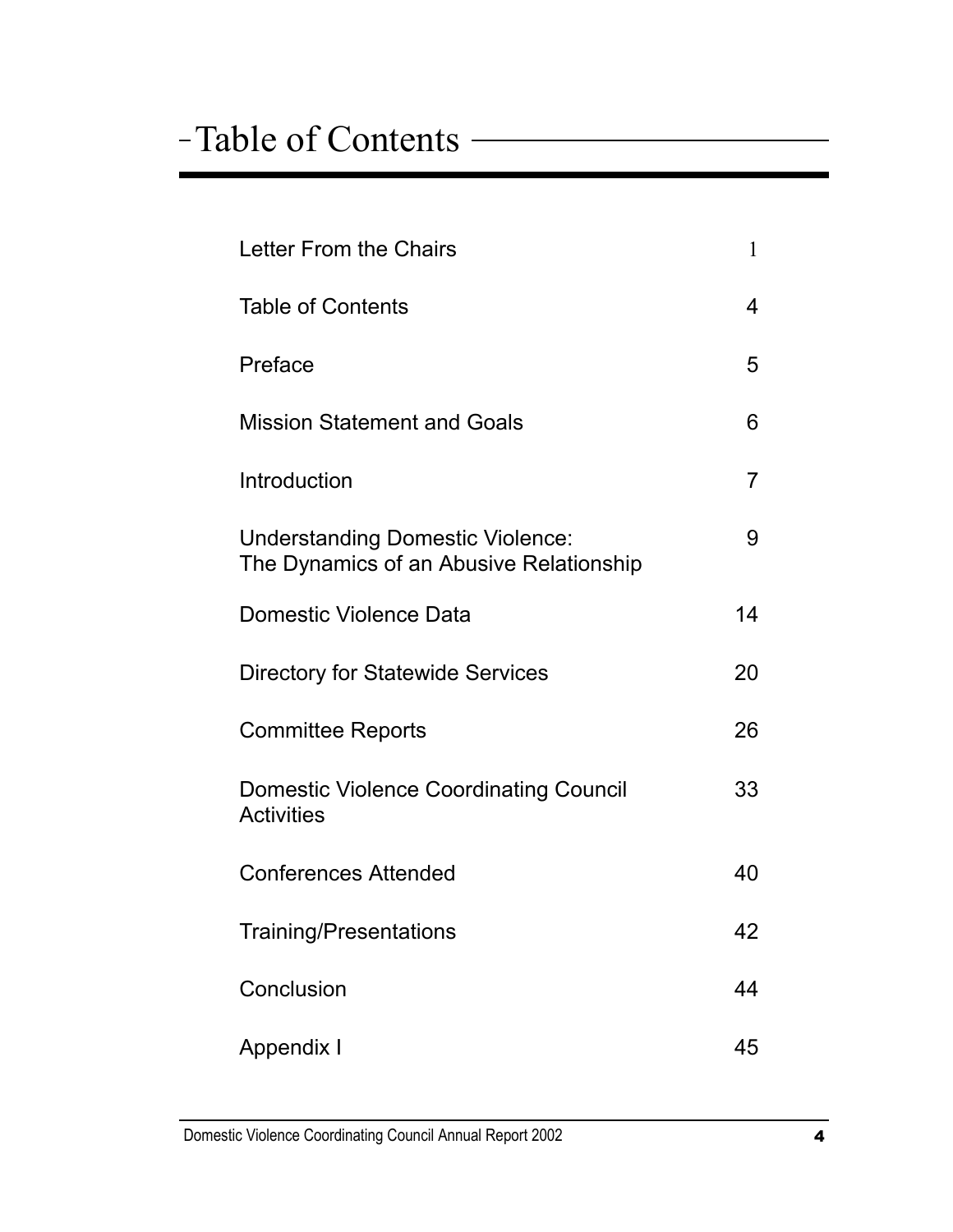The Domestic Violence Coordinating Council was created by legislative initiative in 1993. The full Council meets on a quarterly basis and the meetings are open to the public. Much of the work of the Council is done through its eight formal subcommittees chaired by DVCC members and through several other workgroups managed by DVCC staff. Subcommittee summaries are included in this report.

Traditionally, the Annual Report has included substantial background information on the subject of domestic violence. It also has included statewide domestic violence statistics in the criminal and civil categories and also shelter information.

In the early months of 2002, the 2001 Annual Report was included in the newly created DVCC website, dvcc.state.de.us. The practice will be continued this year as the 2002 Annual Report will be available on the website.

Rouald T. Keen

 Ronald T. Keen Executive Director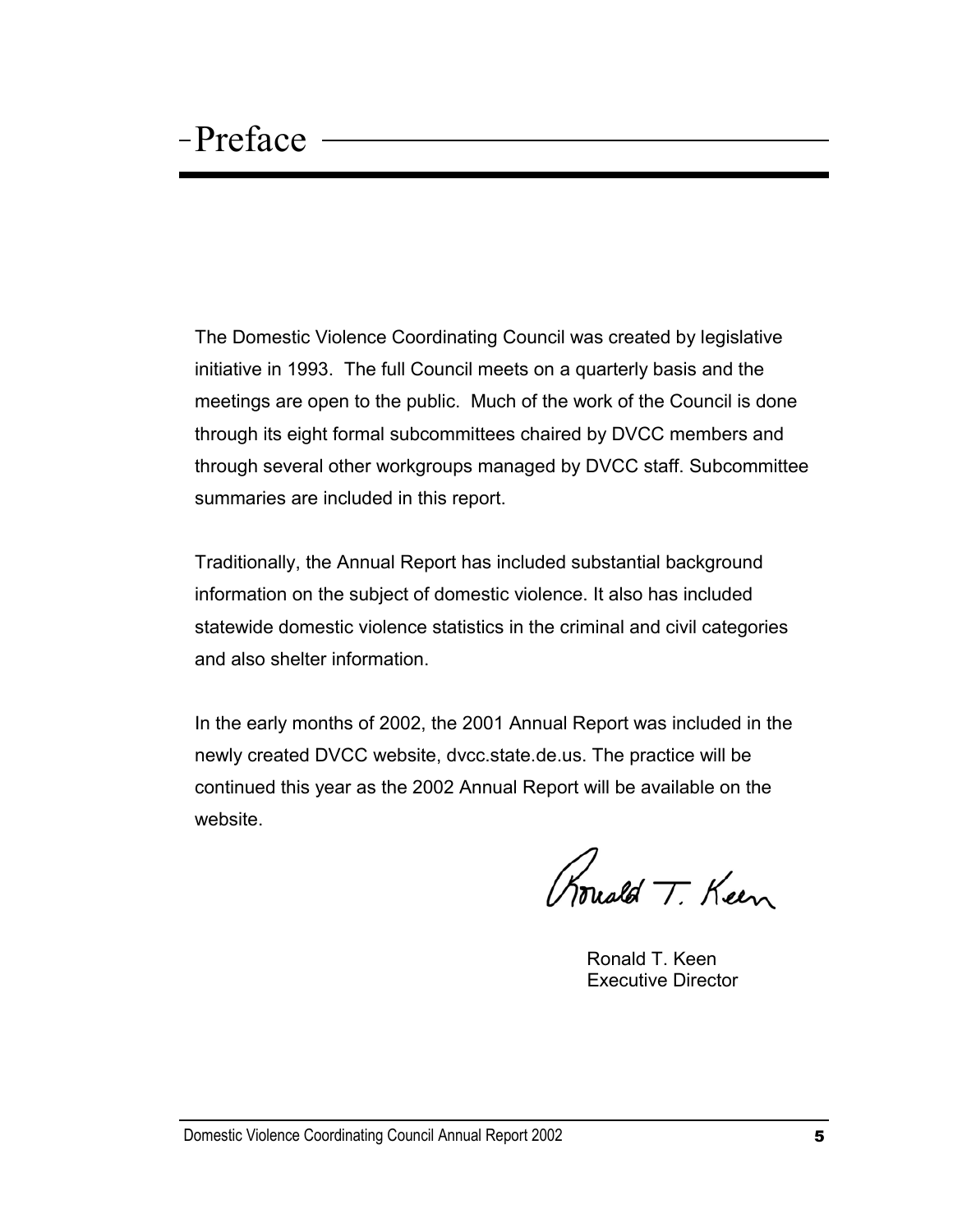*The Domestic Violence Coordinating Council has as its mission statement and goals the following:* 

## **MISSION STATEMENT**

The mission of the Domestic Violence Coordinating Council is to reduce the incidence of domestic violence and abuse in all of its forms.

## **GOALS**

- To continuously study court services and procedures, law enforcement procedures and protocol, and criminal justice data collection and analysis as they relate to domestic violence.
- To effectuate coordination among agencies, departments, and the courts with victims of domestic violence and abuse.
- To promote effective prevention, intervention, and treatment techniques which will be developed based upon research and data collection.
- To recommend standards for treatment programs for perpetrators of domestic violence to the Department of Health and Social Services, Department of Services for Children, Youth, and Their Families, and the Department of Correction.
- To review and comment upon legislation relating to domestic violence introduced in the General Assembly or on its own initiative.
- To improve the response to domestic violence and abuse.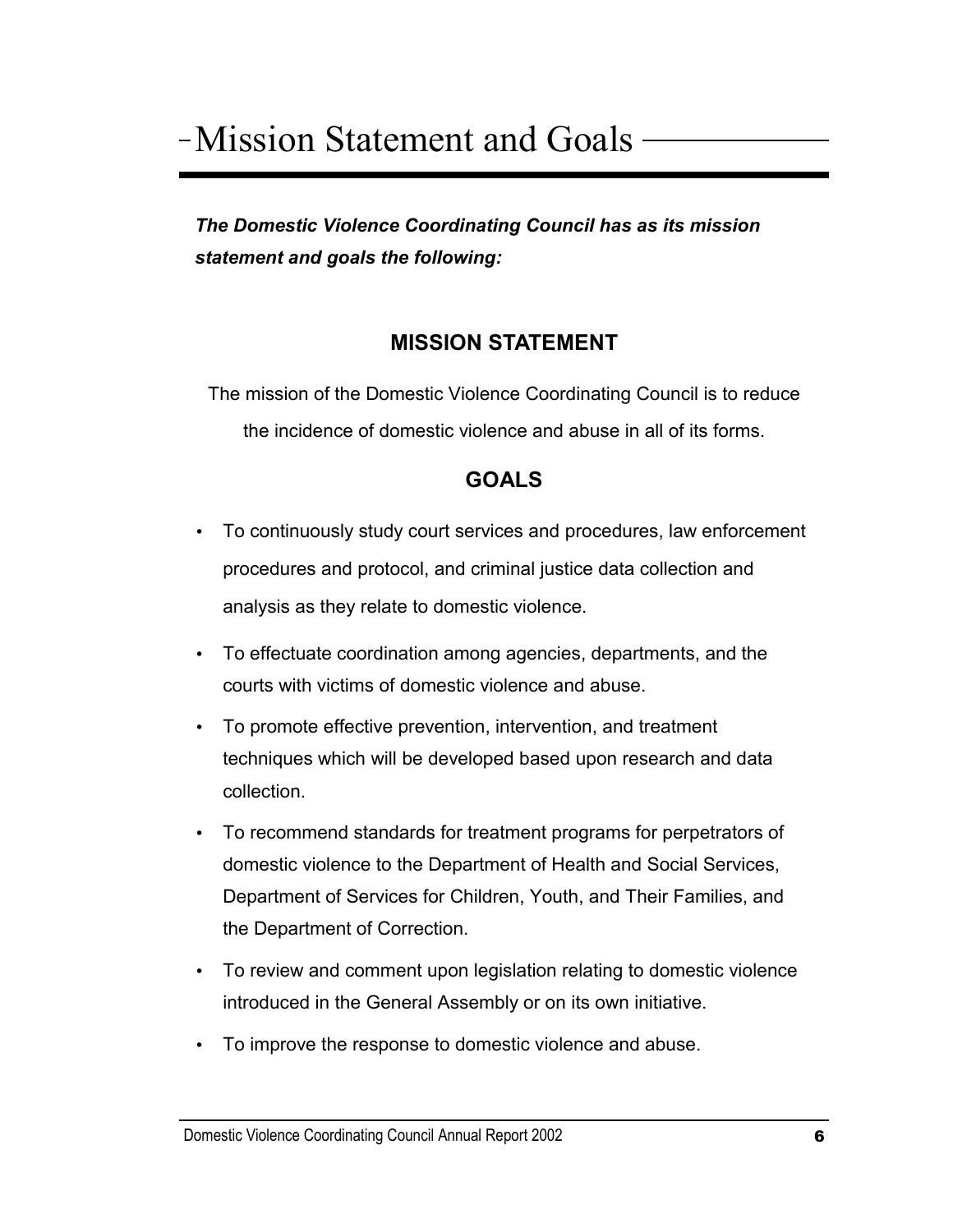## **DEFINITION OF DOMESTIC VIOLENCE**

 There is no one definition of domestic violence that applies to all incidents of family abuse. Instead, different agencies and organizations have developed different working definitions. Relevant legislation defines domestic violence differently as well. The Attorney General's Office defines family violence as follows:

*The defendant or victim in a family violence case may be male or female, child or adult, or may be of the same sex. Family violence is any criminal offense or violation involving the threat of physical injury or harm; act of physical injury; homicide; sexual contact; penetration or intercourse; property damage; intimidation; endangerment; and unlawful restraint. The victim and defendant may be family members (10 Del. C. Section 901(a))\*, ex-husband/ wife, intimate cohabitants or former intimate cohabitants, boyfriend and girlfriend or ex-boyfriend and girlfriend. Family violence shall also include specific, enumerated criminal offenses and violations in which the defendant victimizes the individual who has a relationship with the defendant's significant other.* 

 Delaware's Protection From Abuse Act defines domestic violence in a more limited fashion. Under this legislation, domestic violence is defined as acts of abuse between family members as defined in 10 Del. C. Section 901(9), former spouses, a man and woman living together with or without a child in common, or a man and woman living apart who have a child in common. Abuse is defined under the statute to include: causing or attempting to cause physical injury; threatening to cause physical injury; destroying property; trespassing; child abuse; unlawful imprisonment; or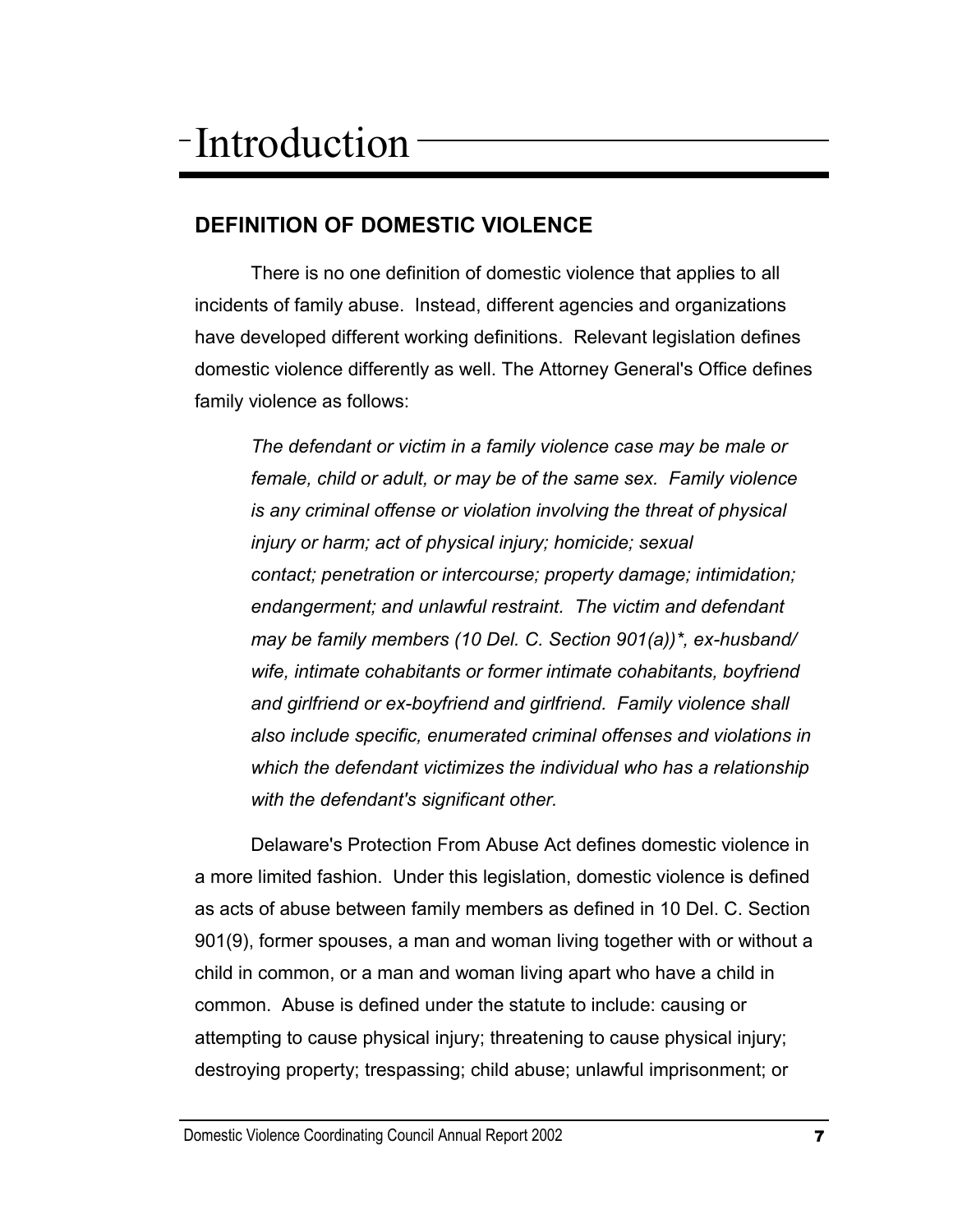certain serious emotional abuse. This definition, however, does not cover many serious domestic violence cases.

 Generally, domestic violence involves parties who are related by blood, by marriage, or by some other intimate relationship. The parties can be brother and sister, parent and child, or grandparent and grandchild. But the parties may be related in many different ways, including couples who have ended their relationship, boyfriends and girlfriends, and same sex couples.

 Domestic violence also includes a wide range of behaviors. Some acts of domestic violence are criminal offenses under Title 11 of the Delaware Code, such as assault, terroristic threatening, destruction of property, or sexual offenses. Other forms of domestic violence may not constitute criminal conduct, such as repeated insults and degradation, threats of suicide, or controlling access to the family's financial resources. Whether or not there has been a criminal offense, evidence of these behaviors indicates a pattern of abusive control. Even these noncriminal acts may have a devastating effect on the family.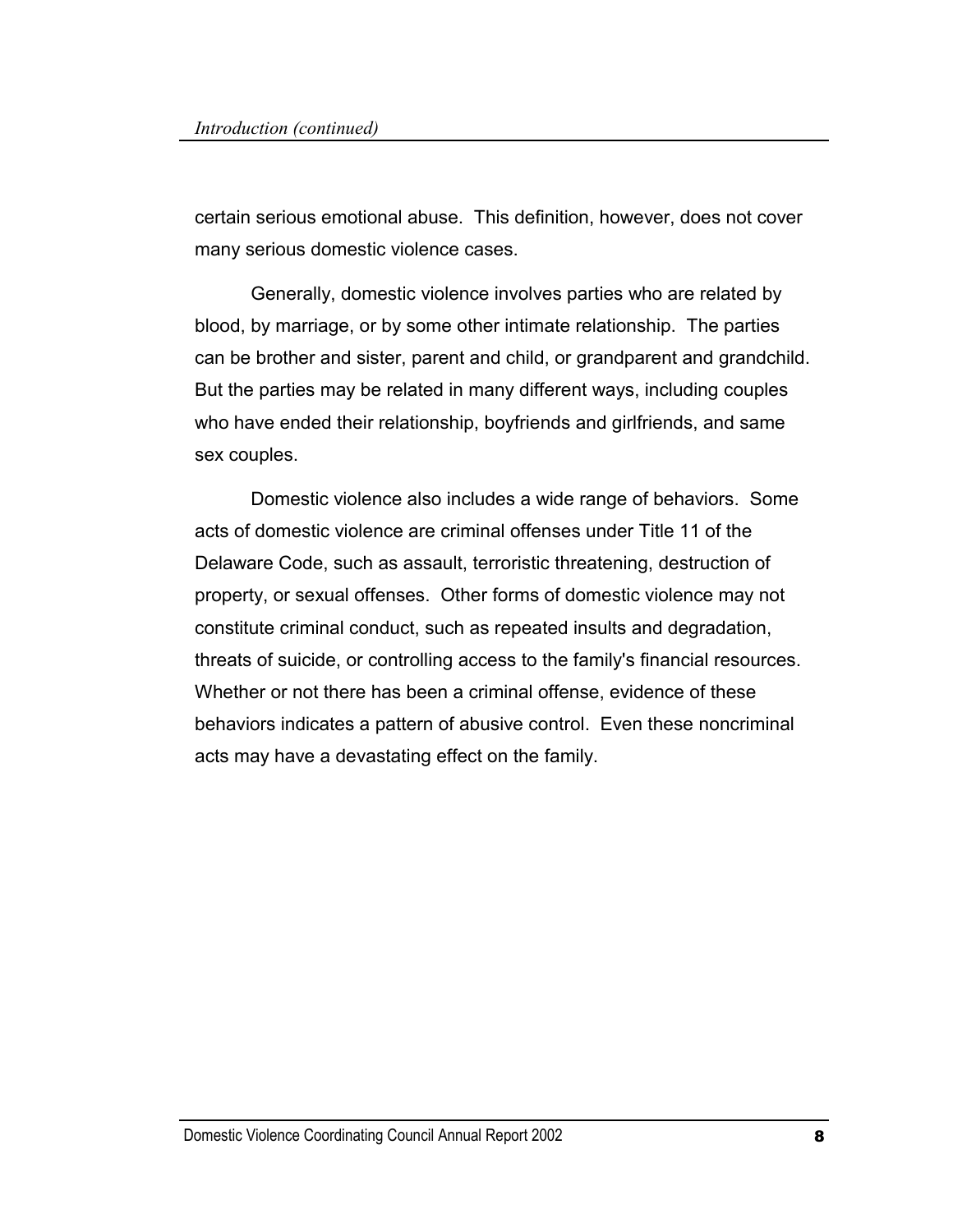## **The Cycle Of Violence**

 In her seminal work, The Battered Woman, Lenore Walker in 1979 described a pattern of abuse that many couples with a history of violence followed over time. This pattern is commonly referred to as the cycle of violence. Although not all abusive relationships follow this pattern, understanding the cycle of violence can help explain the unique nature of abusive relationships and eventually help in the process of ending the abuse. The cycle typically follows three primary phases:



#### **A. Tension Building Stage**

 In the tension building stage, minor conflicts gradually build in intensity. The perpetrator of domestic violence will begin to respond toward the victim with increasing hostility. The tension between the couple continues to increase. As the tension builds, more frequent arguments occur between the couple and there may be numerous incidents of limited violence.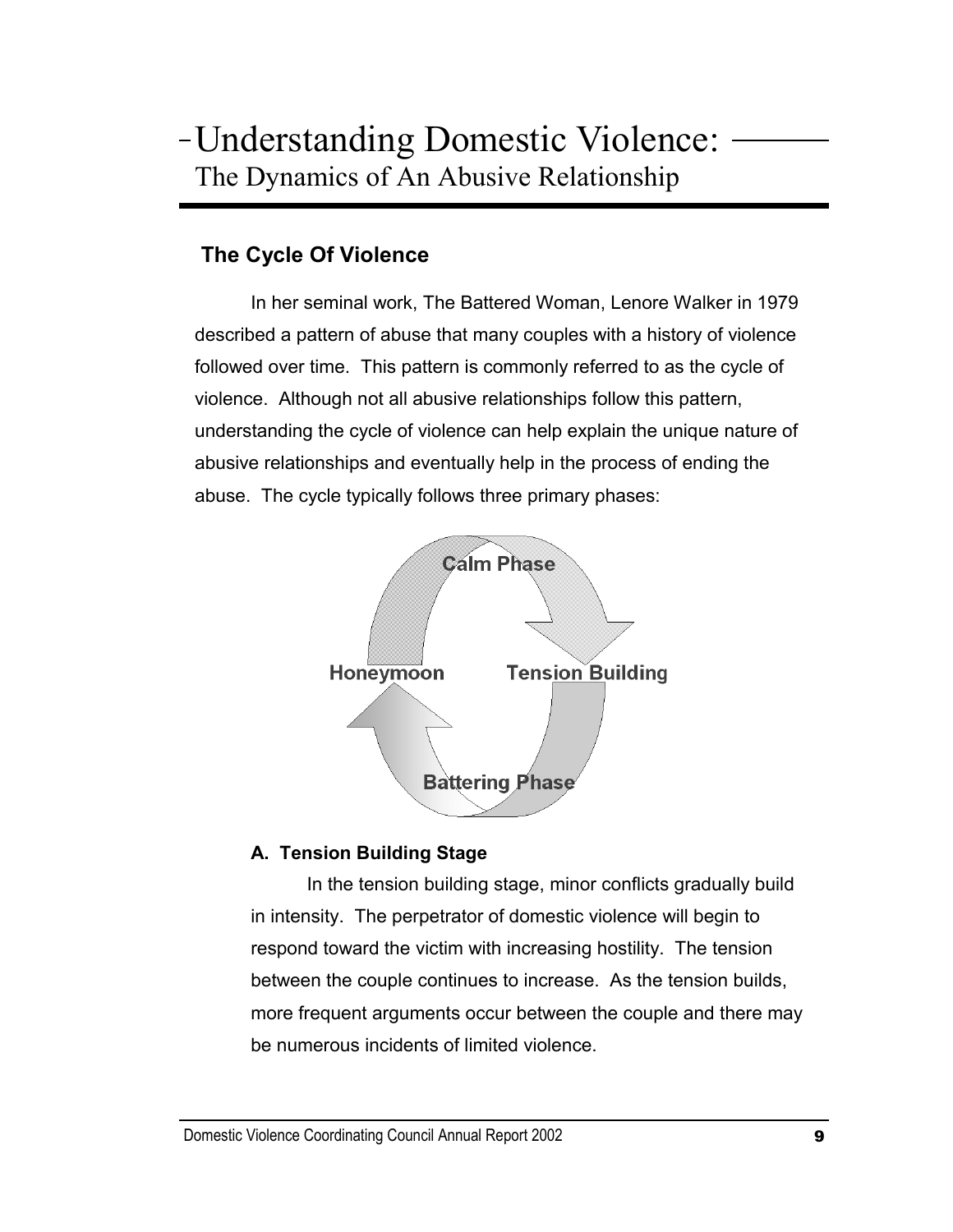#### **B. Acute Battering Incident**

 After the tension has risen to a level that can no longer be tolerated, there will often be an acute battering incident where the perpetrator of domestic violence explodes with rage. It is the force of this incident, in which the batterer often seems to lose all control, which distinguishes this attack from less serious incidents during the tension building stage. It is often during this stage that the batterer will cause the most serious injuries.

 It is not uncommon for the severity and the frequency of the abuse to increase over time. Therefore, the seriousness of this incident will often depend upon how long the couple has been together and how often they have gone through this cycle. This incident of abuse is often followed by a short period of shock and denial. Victims of violence may, over time, come to understand on some level the cycle of violence that affects the parties.

 As a result, victims may subconsciously try to provoke an acute battering incident, because the fear of the acute battering incident is so great, because the tension becomes simply unbearable, or because they hope to have some control over when the battering will occur (for example, victims may try to bring on the battering incident at times when the parties' children are not around). Also, parties may learn that once they survive an acute battering incident, they will spend some period of time in the next stage, the honeymoon stage.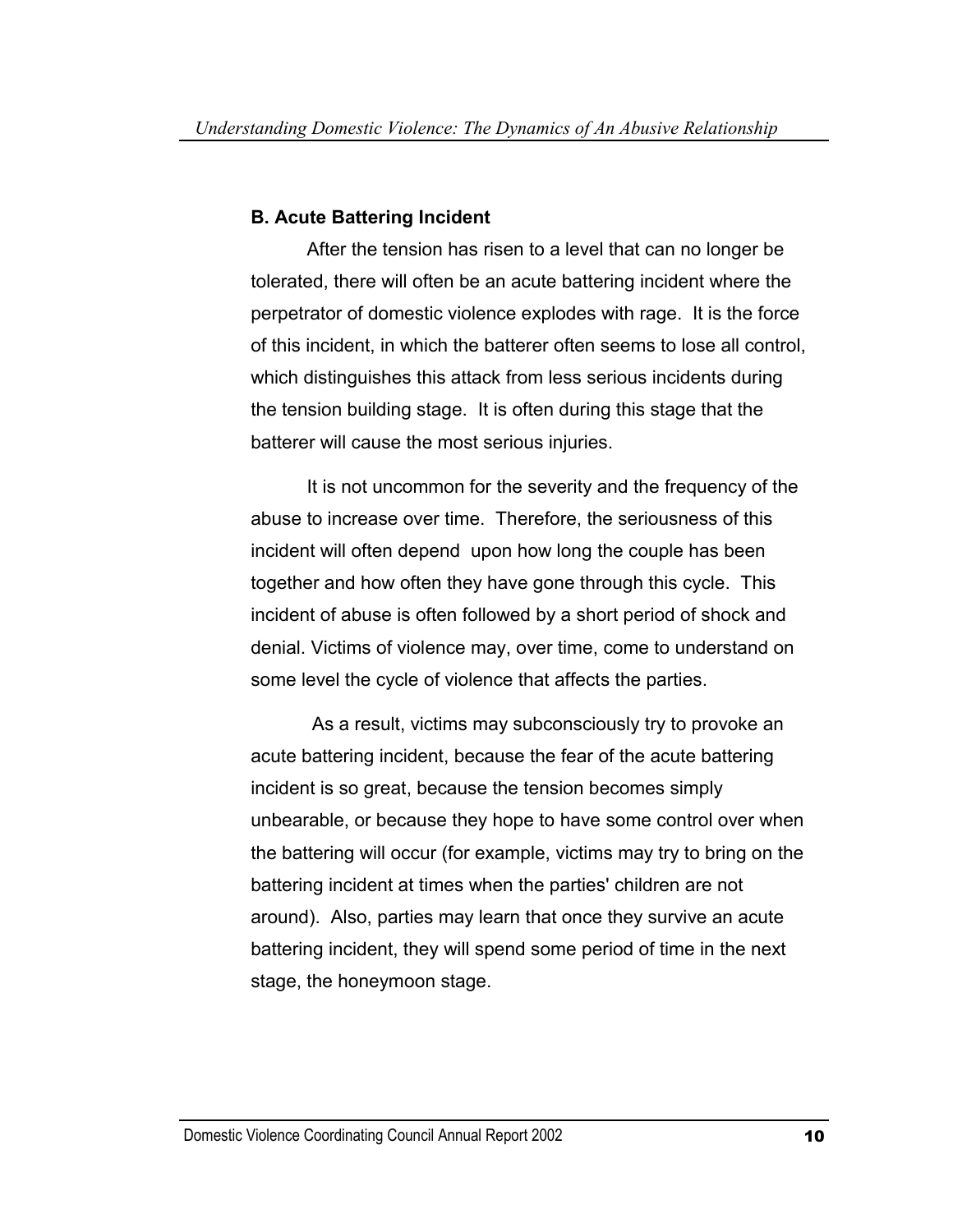#### **Honeymoon Stage**

 This stage is characterized by calm between the parties. The batterer may be kind and loving during this stage. The perpetrator of the domestic violence will be especially nice to the victim in an attempt to win them back. Also, the perpetrator of the violence may believe and attempt to assure the victim that the violence will not occur again. During this stage, the perpetrator may feel particularly insecure and may be most dangerous, willing to do anything to keep the victim from leaving the relationship.

 Unfortunately, the honeymoon stage does not last forever. After time, tension will again begin to build and the couple will reenter the tension-building phase. At this point, the couple has begun the cycle again. For some couples, the honeymoon stage may over time disappear completely after the couple has repeatedly gone through the cycle of violence.

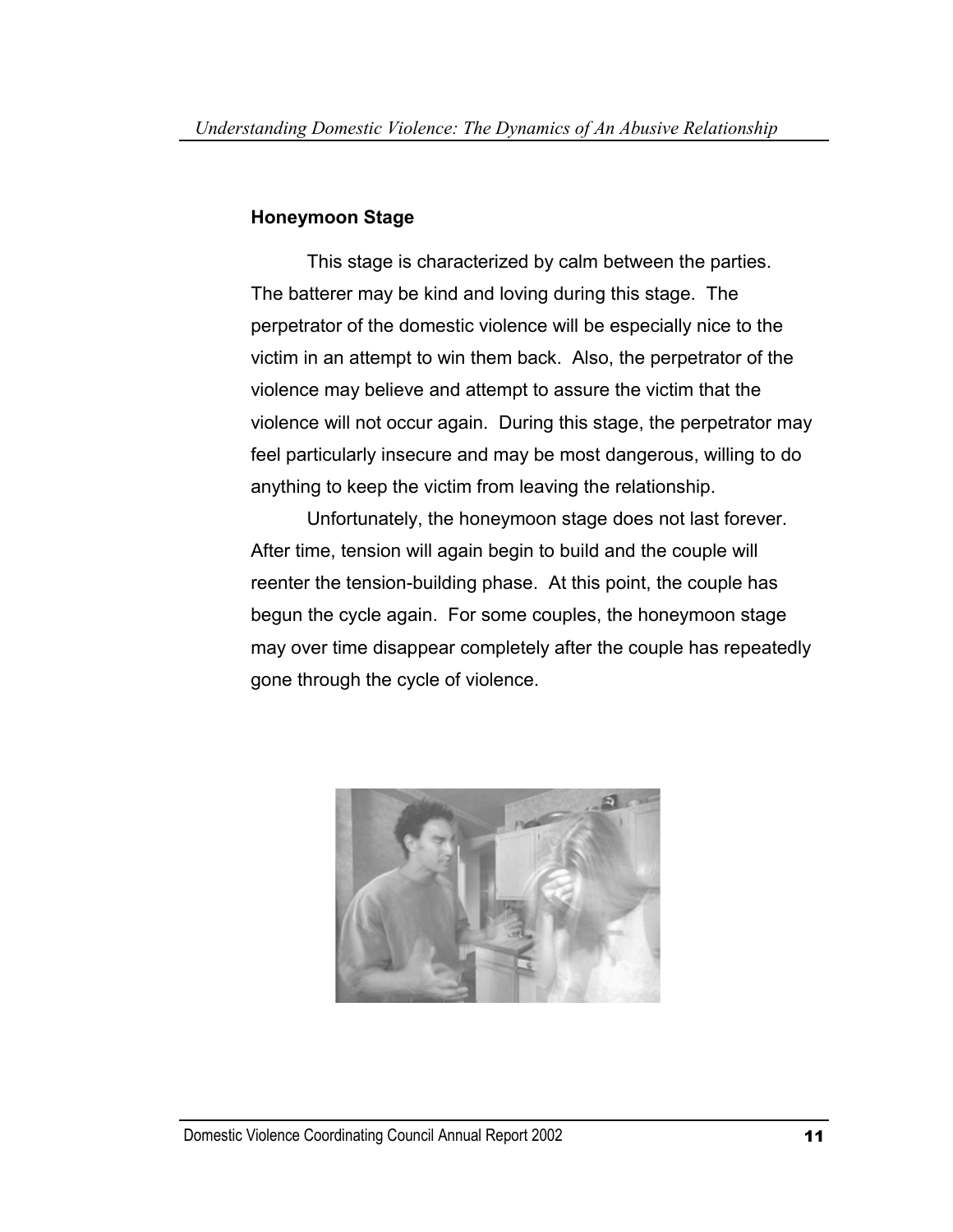### **The Effects of the Cycle of Violence**

 Not every couple will go through the cycle exactly as described above. Nevertheless, enough couples do experience a similar pattern to make an understanding of this cycle very important, particularly for those individuals who work with these cases. For example, many victims enter the criminal justice system immediately after an acute battering incident.

 The victim has just gone through a physically and emotionally difficult experience. The victim may have been injured and deeply betrayed by the spouse or partner. Victims at this time are often described as "hysterical" - they are extremely emotional and may be unable at that time to present an organized and cohesive account of the abusive incident or incidents.

 In contrast, the batterer has just gone through a long tension building stage and has had an explosive release. After the battering, the perpetrator may be very calm and collected. They may be able to clearly discuss the accusations and may seem more credible than the victim.

 Unfortunately, the parties often enter the criminal justice system at the time the victim is least able to present their story and the batterer is most able to compellingly argue on their behalf. Only through an understanding of these dynamics can we hope to better get at the truth and better serve these parties.

## **Power And Control Techniques**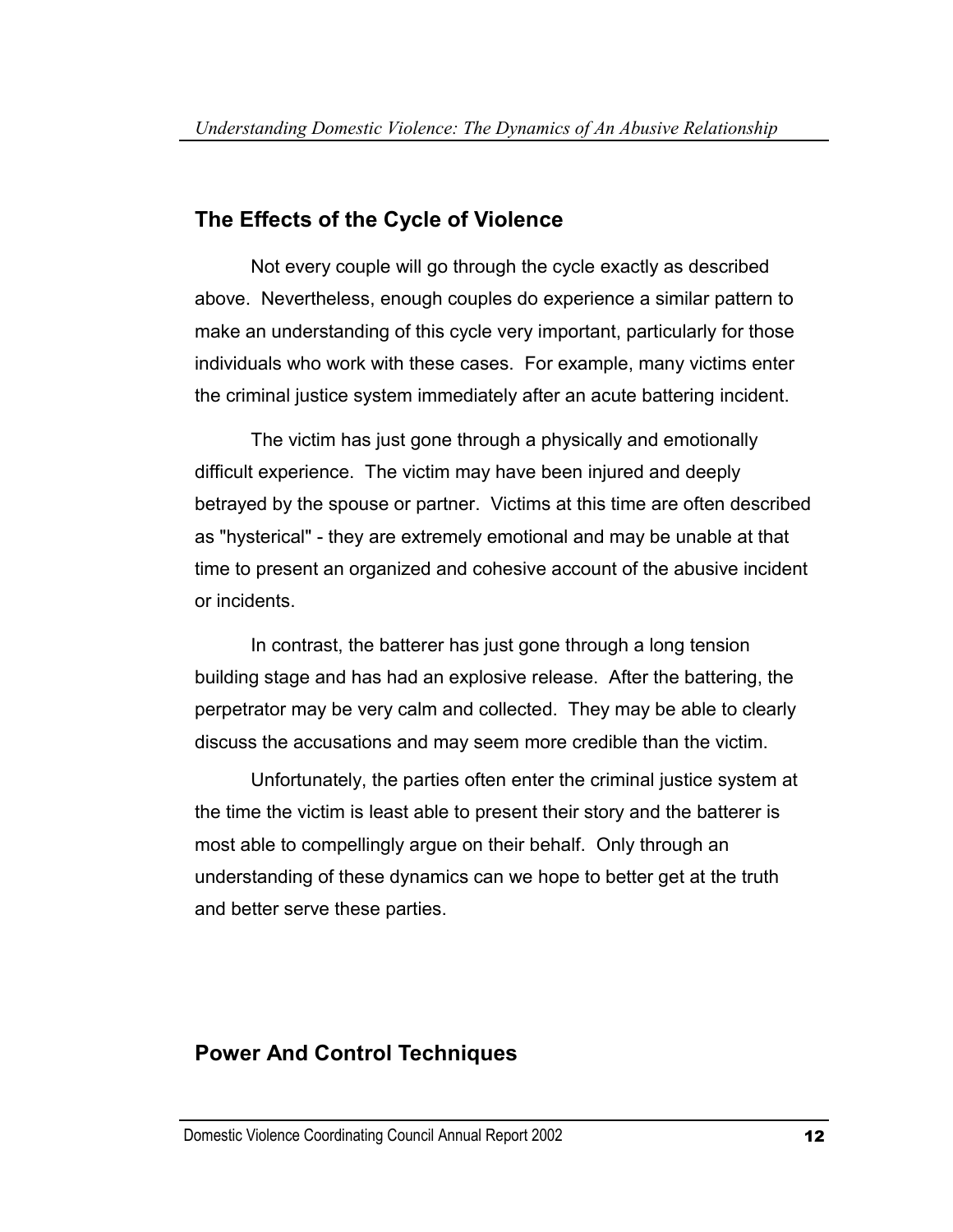Perpetrators often use violence as just one means of gaining and maintaining power and control over their partners. Perpetrators of domestic violence commonly resort to a number of power and control techniques to keep their control. Once these power and control techniques begin to lose their effectiveness, then the batterer may resort to physical or sexual assaults in order to make the victim again submissive and amenable to the other power and control techniques.



power and control techniques may include:

- Economic Abuse Isolation
- 
- 
- Intimidation
- 
- Coercion and Threats Minimizing, Denying, Blaming
- Emotional Abuse Using Children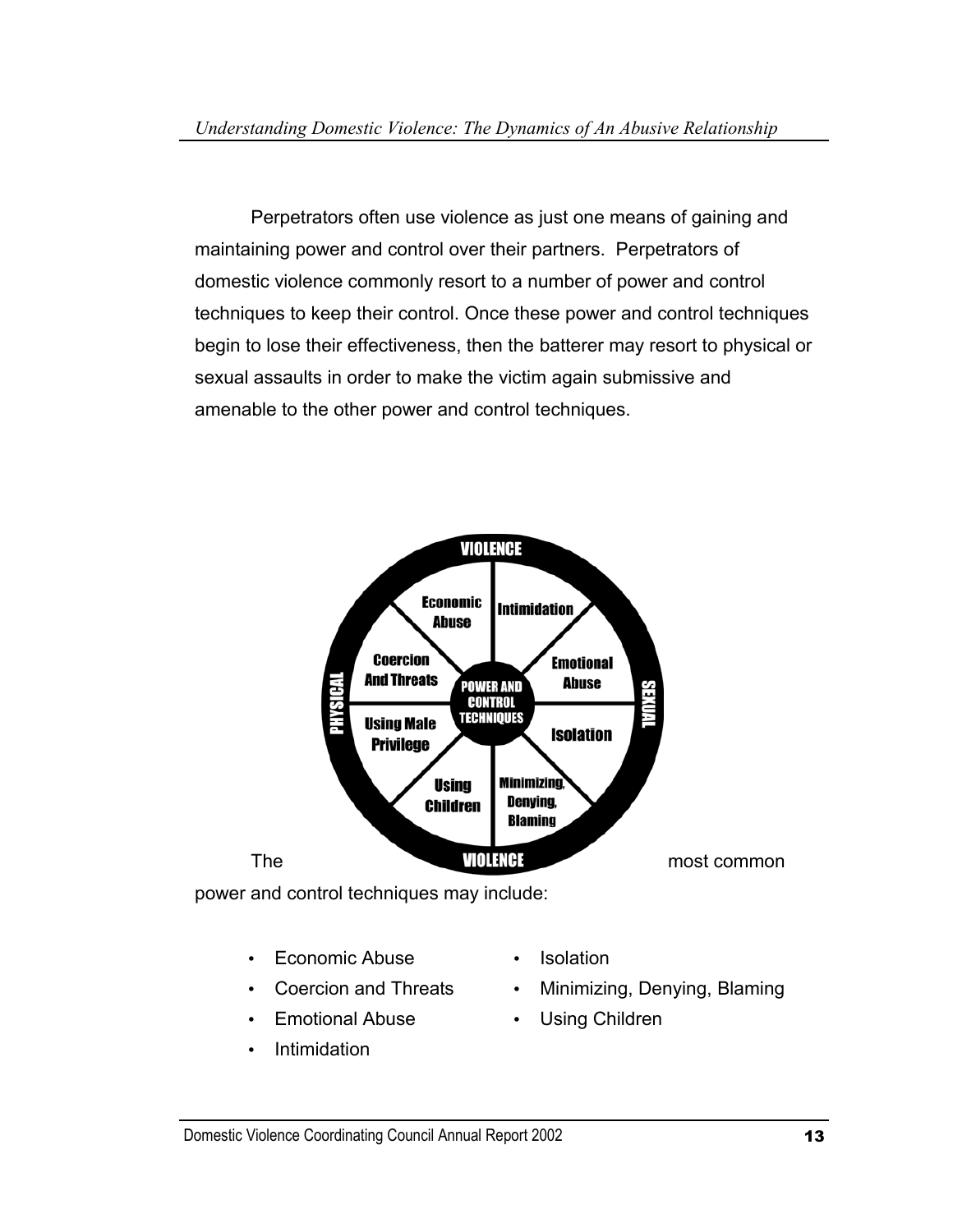Delaware now has four years of Domestic Violence statistics as we have the data for 2001, 2000, 1999, and 1998. A review of the State Bureau of Identification's Domestic Violence Statistics for calendar years 2001, 2000, 1999, and 1998 reveals some interesting information.

#### **Domestic Violence Incidents**

 In calendar year 2001 the total number of DV incidents (combined criminal and noncriminal) as reported by the State Bureau of Identification was 27,212, which was an increase of almost 4% from the 26,250 DV incidents of 2000. The total number of DV incidents for 1999 was 28,128 and the total for 1998 was 26,884. Overall, the combined DV incidents have increased a little more than 1% since 1998.

 The total number of DV criminal incidents in 2001 was 17,599, which represents an increase of 11% from the 15,839 that were reported in 2000. In 1999, the total number of criminal domestic incidents was 16,480 and in 1998 it was 16,030. Overall, the total number of reported criminal domestic incidents has risen almost 10% from the 16,030 reported in 1998.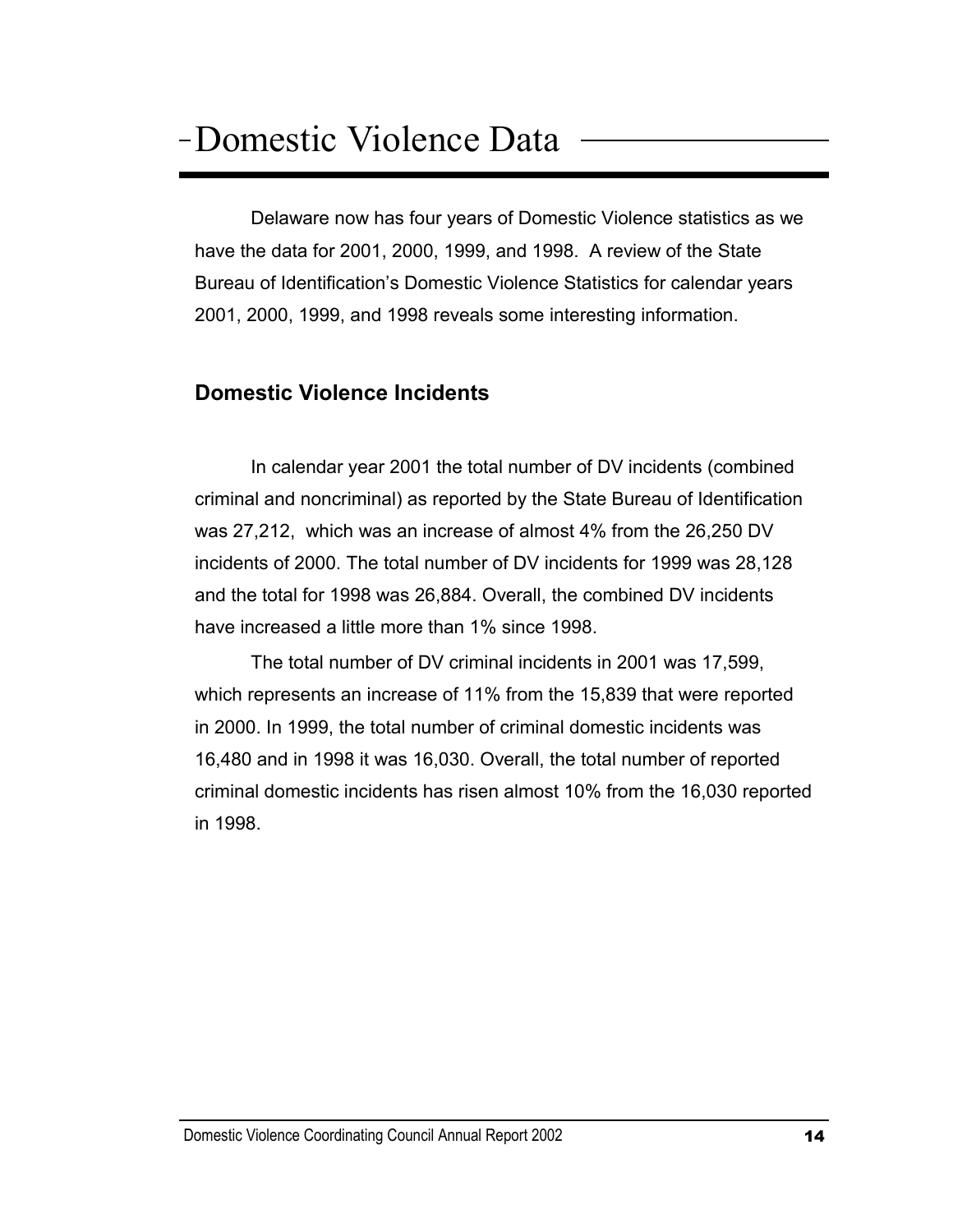The percentage of domestic violence arrests in 2001 that were dual arrests was 1.3%. In 2000, the percentage was 8/10 of 1% and in 1999 the percentage was 2.5%. In 1998, the percentage was 3.5%. In 2001, the number of DV criminal incidents where a person was injured was 3,371 which was 19% of the total of DV incidents. In 2000, it was 19.9% and in 1999 the percentage was 22%. In 1998 the figure was 21%.

 As has been stated in prior reports, these statistics are valuable when viewed as a general indicator of criminal domestic violence in Delaware. The data is not without flaws however and should only be used as a general indicator. The law enforcement community through the DVCC Law Enforcement Subcommittee continues to work on refining the data collection and reporting practices in Delaware.

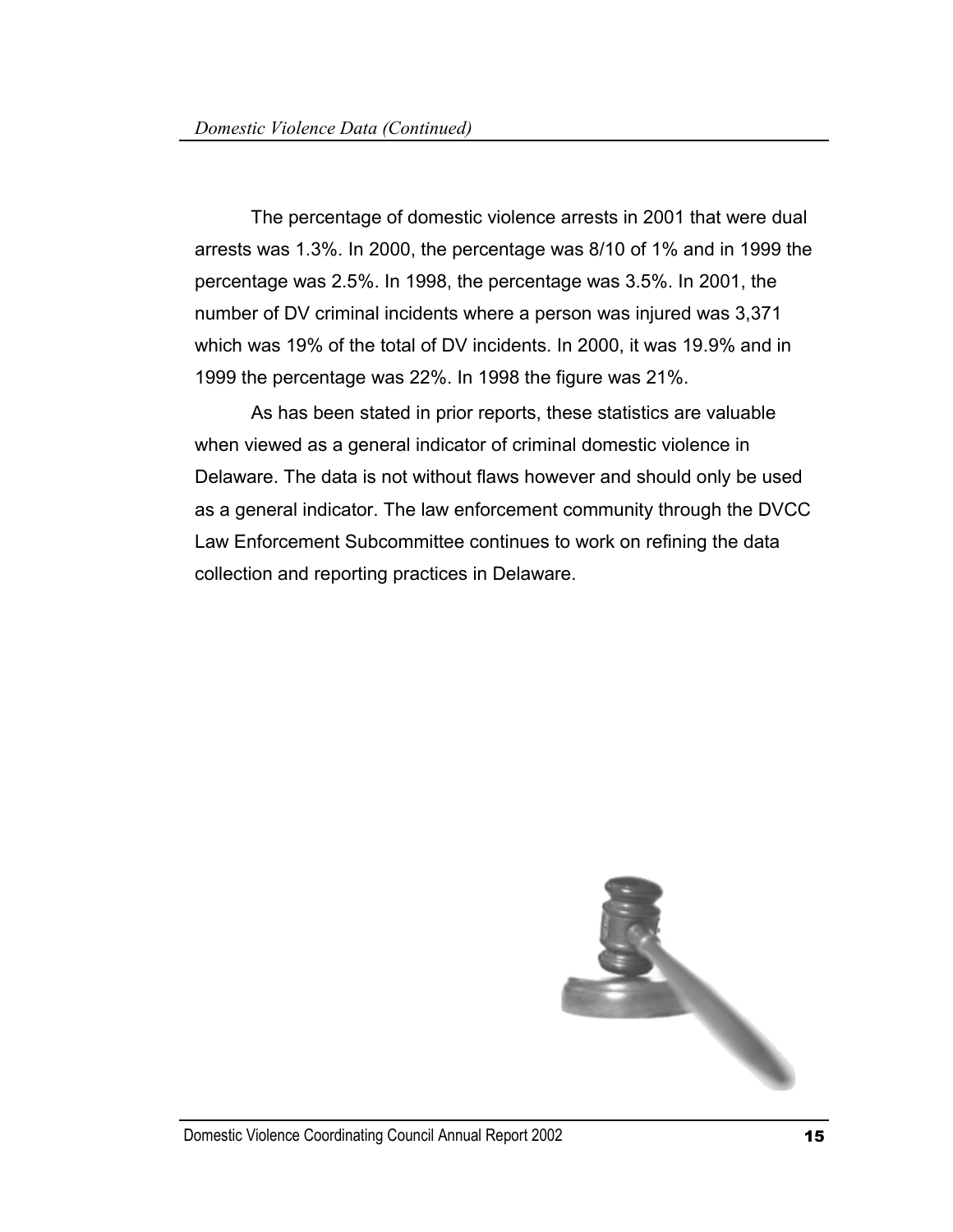# Protection From Abuse Statistics

 In calendar year 2001 a total of 1,974 Protection From Abuse Orders were issued in Delaware. This total reflects both Ex Parte and Final Orders. This total is an increase of 6% from the 1,855 orders that were issued in 2000 and an increase of 5% from the 1,871 orders that were issued in 1999. Overall the number of orders issued has increased 1% since 1998.

 In calendar year 2001 1,390 of the orders issued were Final Orders. This is an increase of 8% from the 1,287 Final Orders that were issued in 2000 and an increase of 5% from the Final Orders that were issued in 1999. Overall, the number of Final Orders issued has decreased 6% from the 1,481 Final Orders that were issued in 1998.

 The total number of Ex Parte orders issued was 584 in calendar year 2001 which is an increase of 2% from the 568 Ex Parte orders that were issued in 2000 and an increase of almost 8% from the 543 Ex Parte orders that were issued in 1999. Overall the number of Ex Parte orders issued has increased 22% from the 479 that were issued in 1998.

 In 2001, 410 cases were taken to trial and abuse was found in 292 (71%) of the cases. In 2000, 569 cases were taken to trial and abuse was found in 316 (56%) of the cases. In 1999, cases were taken to trial in 554 cases and abuse was found in 376 (68%) while in 1998 there were 545 trials with abuse being found 361 (66%) times.

 In 2001, 894 (64%) of the PFA orders issued were by consent while in 2000, 768 (60%) were by consent. In 1999, 753 (57%) were by consent and in 1998 841 (61%) were by consent.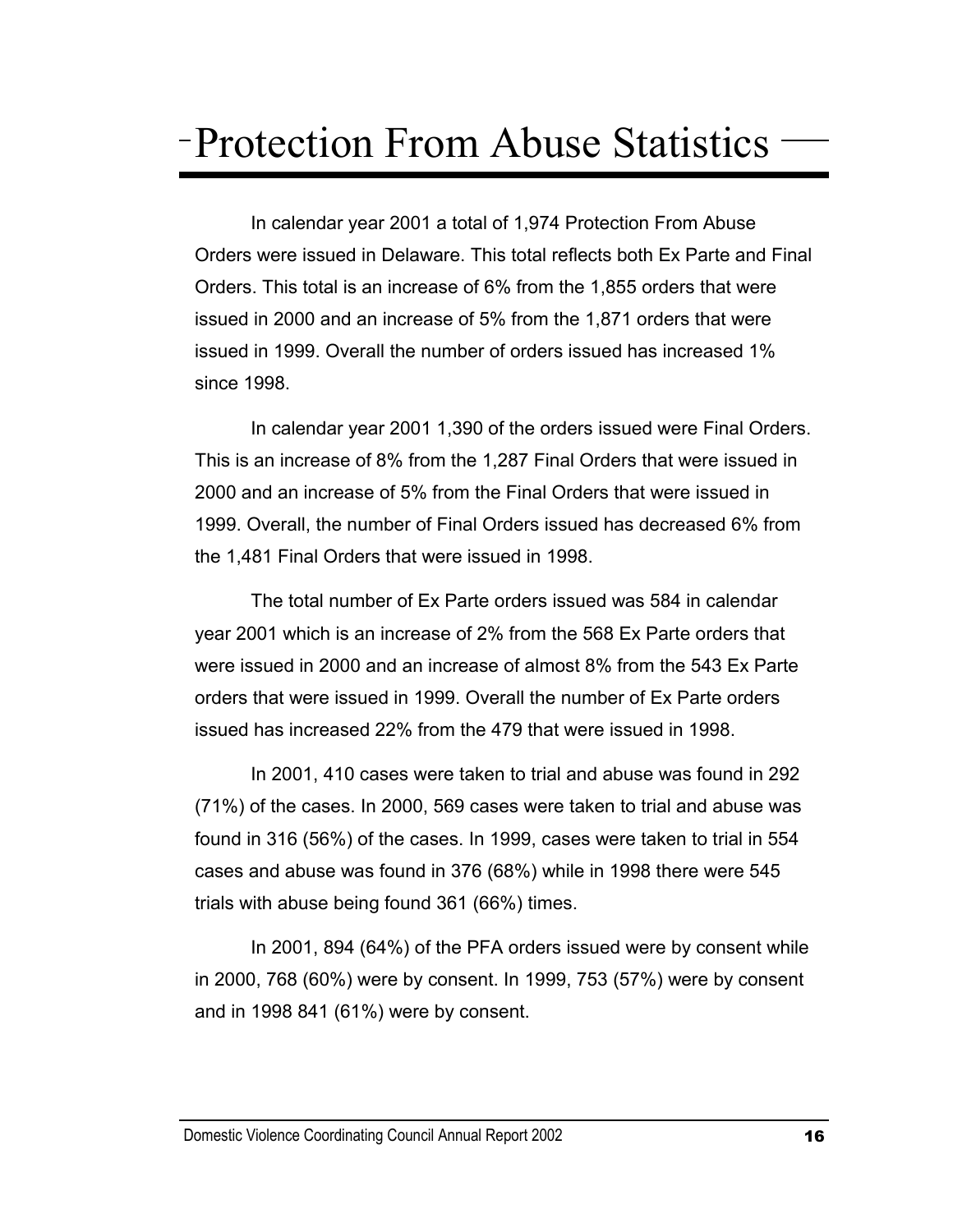Cases were brought back to court for civil contempt 88 times in 2001 with contempt being found 38 times (43%). In 2000, cases were brought to court for civil contempt 138 times with guilt being found 99 times (72%). In 1999, civil contempt hearings were held on 122 occasions with guilt being found 103 times (84%) while in 1998, cases were brought to trial 184 times with guilt being found on 137 occasions (65%).

 Family Court continues to track the Protection From Abuse order statistics and to review the statistics for any anomalies. It is clear from the four years of data that the process is viewed by victims and advocates as a valuable aid in the safety of victims.

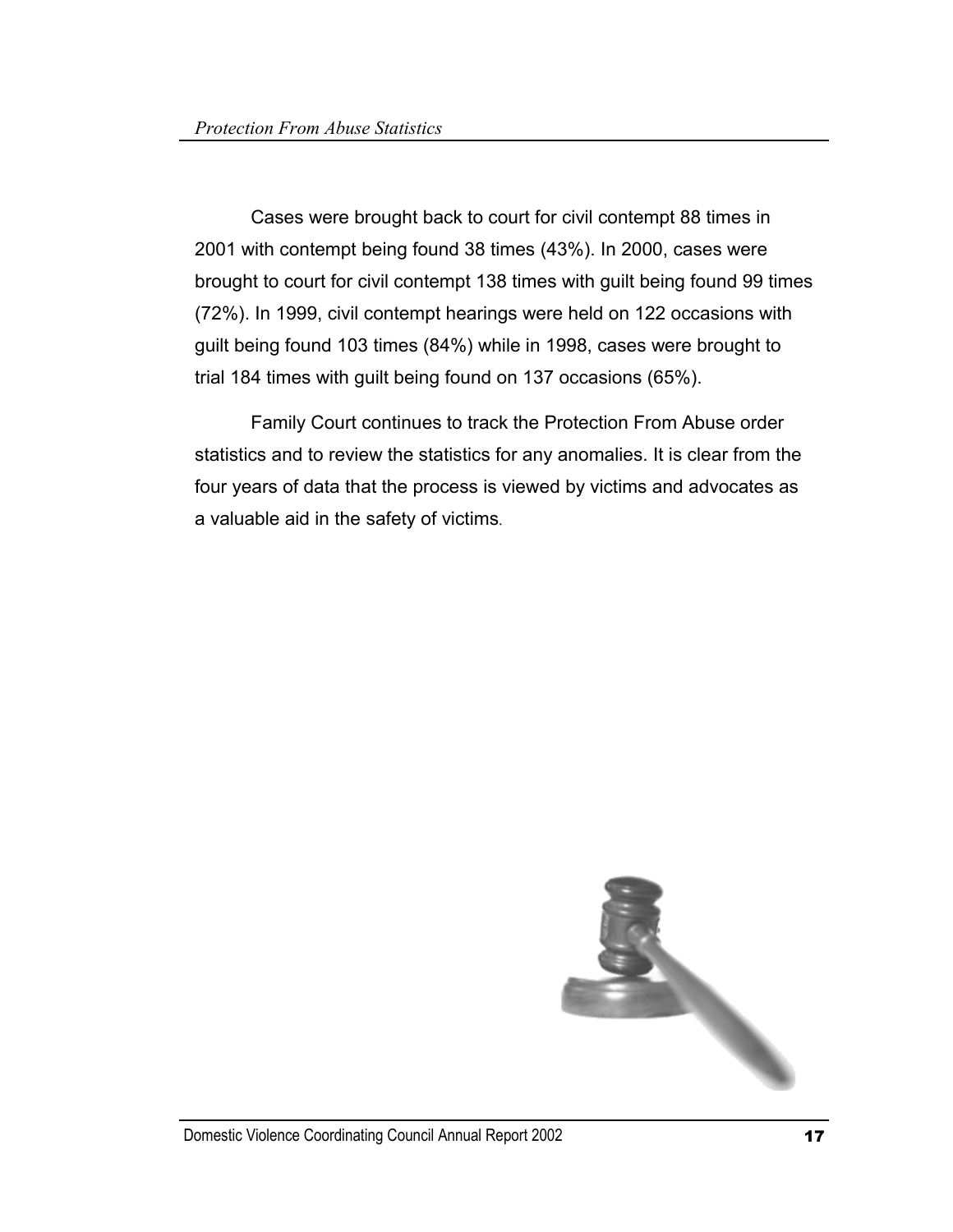# Shelter Statistics

 In 2001, there were 4,084 calls statewide to the Hotlines which is an increase of 13% from 2000 when 3,612 calls were received. The number of calls in 1999 was 3,766 and in 1998 the number of calls was 3,612. Overall, the calls have increased 13% since 1998.

 In New Castle County, the hotline calls in 2001 totaled 2,978, which is an increase of 13% over 2000 when 2,637 calls were received. The number for 1999 was 2,748.

 In Kent and Sussex Counties (including Abriendo Puertas) the total number of hotline calls in 2001 was 1,106 which is an increase of 13% when 975 calls were received. In 1999 the total number of hotline calls in Kent and Sussex County was 1,018.

 The total number of individuals sheltered in Delaware in 2001 was 508 (including 58 for Abriendo Puertas) which is an increase of almost 6% from 2000 when shelter was provided to 480 people (including 44 for La Esperanza). In 1999 shelter was provided to 602 people and in 1998 to 561 people. Overall the number of individuals sheltered has decreased by about 10% since 1998. Importantly however, the numbers for the Spanish speaking shelter increased by almost 1/3 from 2000 to 2001.

 In New Castle County the number of individuals provided shelter in 2001 was 256 which was a decrease of 14% from the 298 individuals who were sheltered in 2000 and a decrease of 45% from the 463 individuals who were provided shelter in 1999. Overall the number of individuals sheltered has decreased by 31% from the 369 who were provided shelter in 1998.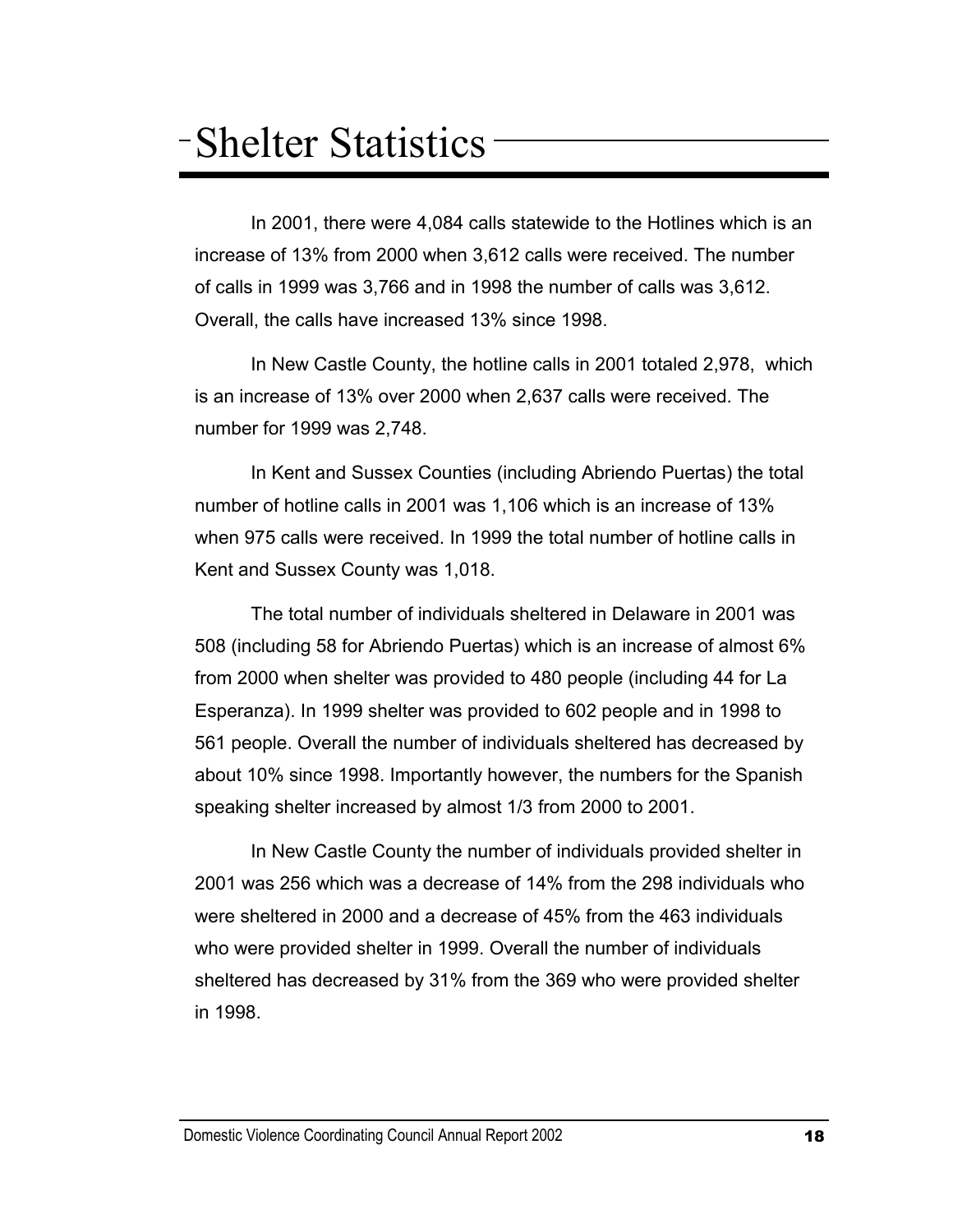In Kent and Sussex counties, the total number of individuals provided shelter in 2001 was 252, which is an increase of 83% from the 138 individuals who were provided shelter in 2000 and an increase of 82% from the 139 individuals who were provided shelter in 1999. Overall the number of individuals who have been provided shelter has increased by 31% from the 192 individuals who were provided shelter in 1998.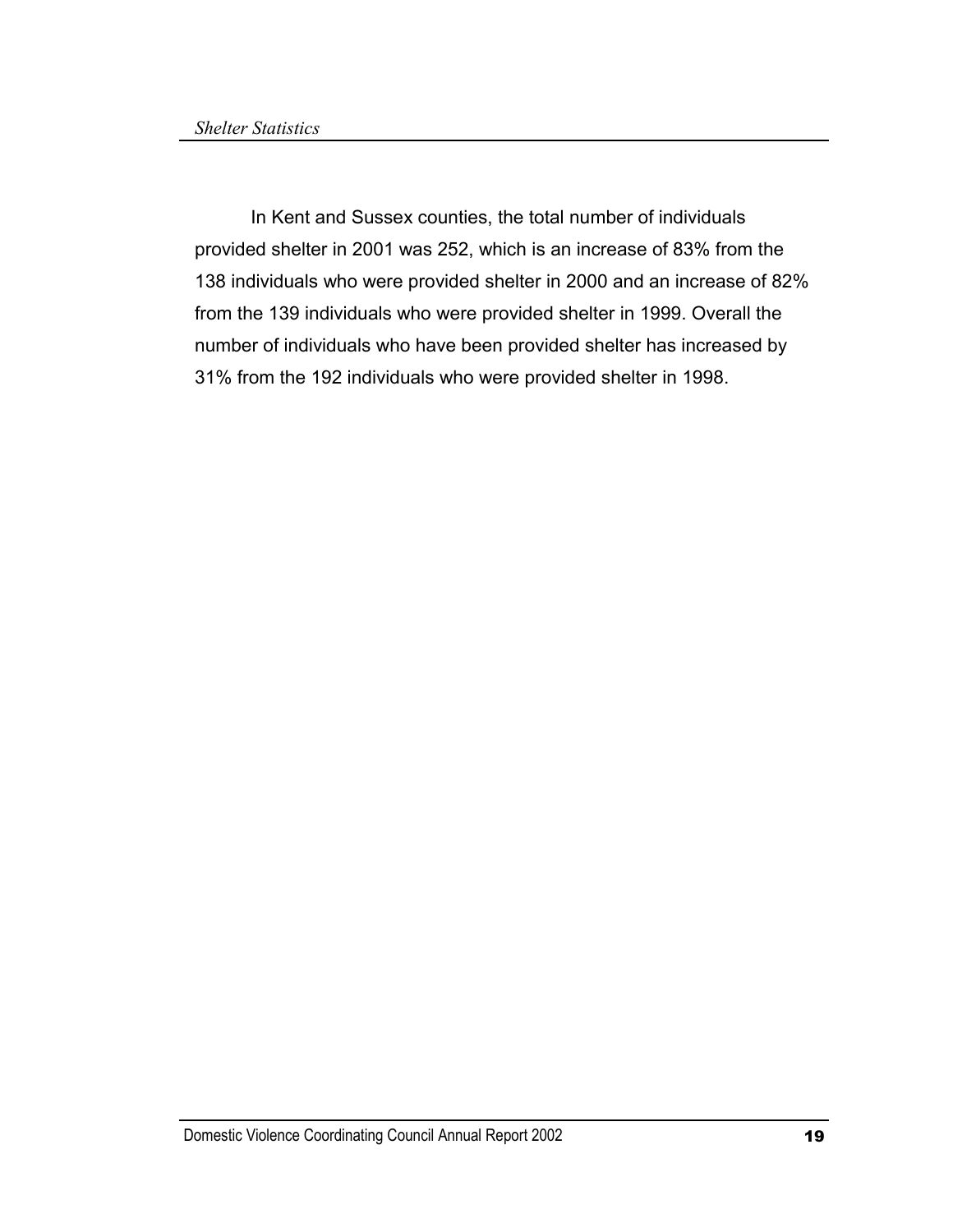#### **24-Hour Hotlines**

Provide round the clock, 365 days a year, contact for victims of domestic violence and refer those seeking services to appropriate service providers.

Domestic Violence Hotline 762-6110 Rape Crisis Contact 761-9100 Mobile Crisis Unit 1-800-652-2929

#### **Battered Women's Shelter**

Provides shelter to victims of domestic violence and their children, in a confidential manner.

Battered Women's Shelter 762-6110

#### **Treatment and Counseling Services**

Provide treatment and counseling services

for persons experiencing domestic violence.

Child, Inc. 762-8989 Catholic Charities 655-9624 YWCA - Helping Hearts 658-7161 Latin American Community Center 655-7338 Delaware Center for Justice (50+ Yrs. of Age) - 658-7174, Ext. 12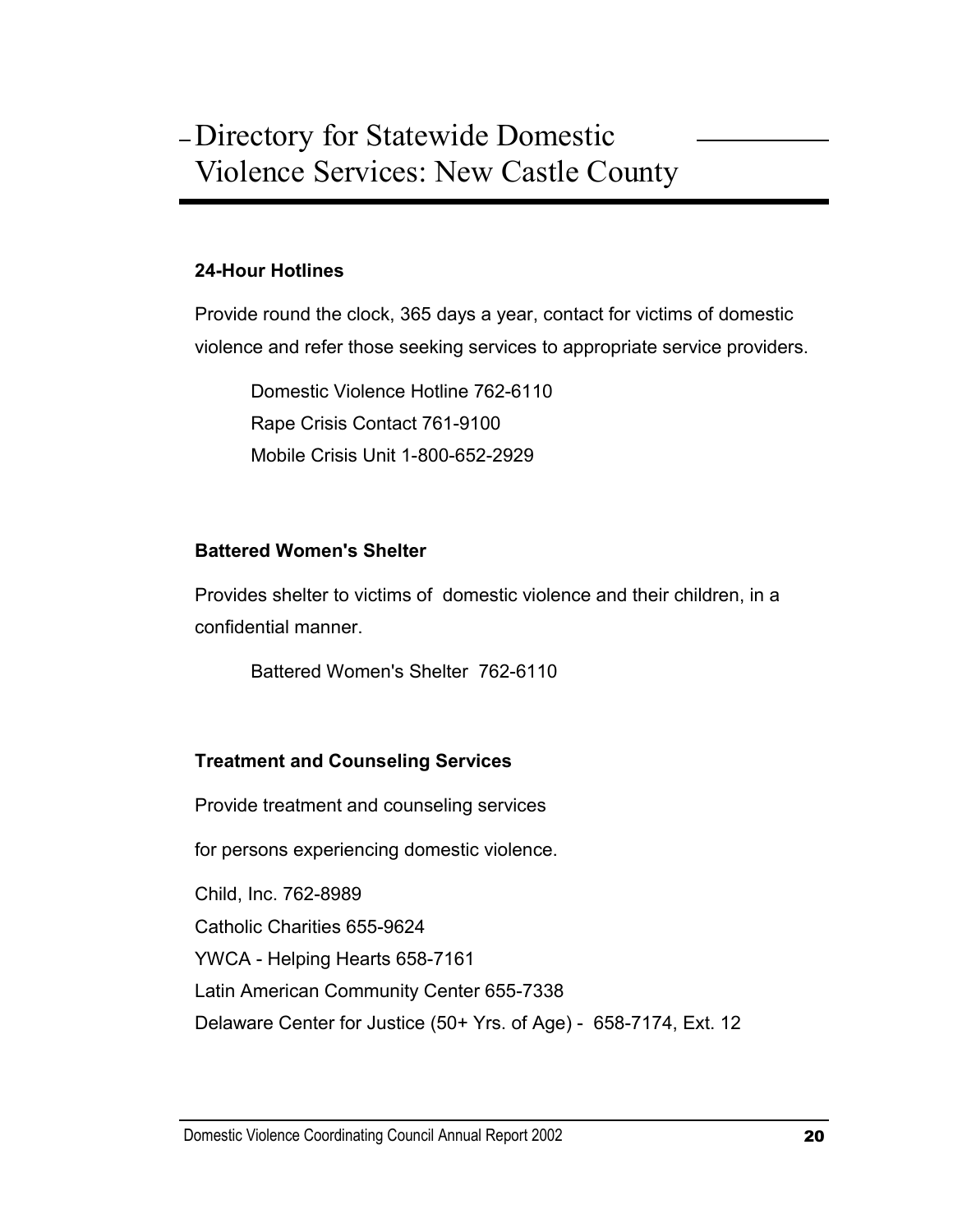#### **Police Victim Services**

Provide support services to victims of domestic violence as they negotiate the criminal justice system.

Delaware State Police Victim Services (24 hours) 1-800-842-8461 New Castle County Police Department 571-7910/571-7379 Wilmington Police Department 576-3622/576-3648

#### **Prosecution Services**

Coordinate with and support victims and witnesses in domestic violence prosecutions by the State of Delaware.

Department of Justice 577-8500

#### **Court Services**

Provides information on Family Court proceedings, forms, policies and procedures.

Family Court 255-0300

#### **Offender Supervision**

Provides offender supervision and tracking.

Probation/Parole 323-6050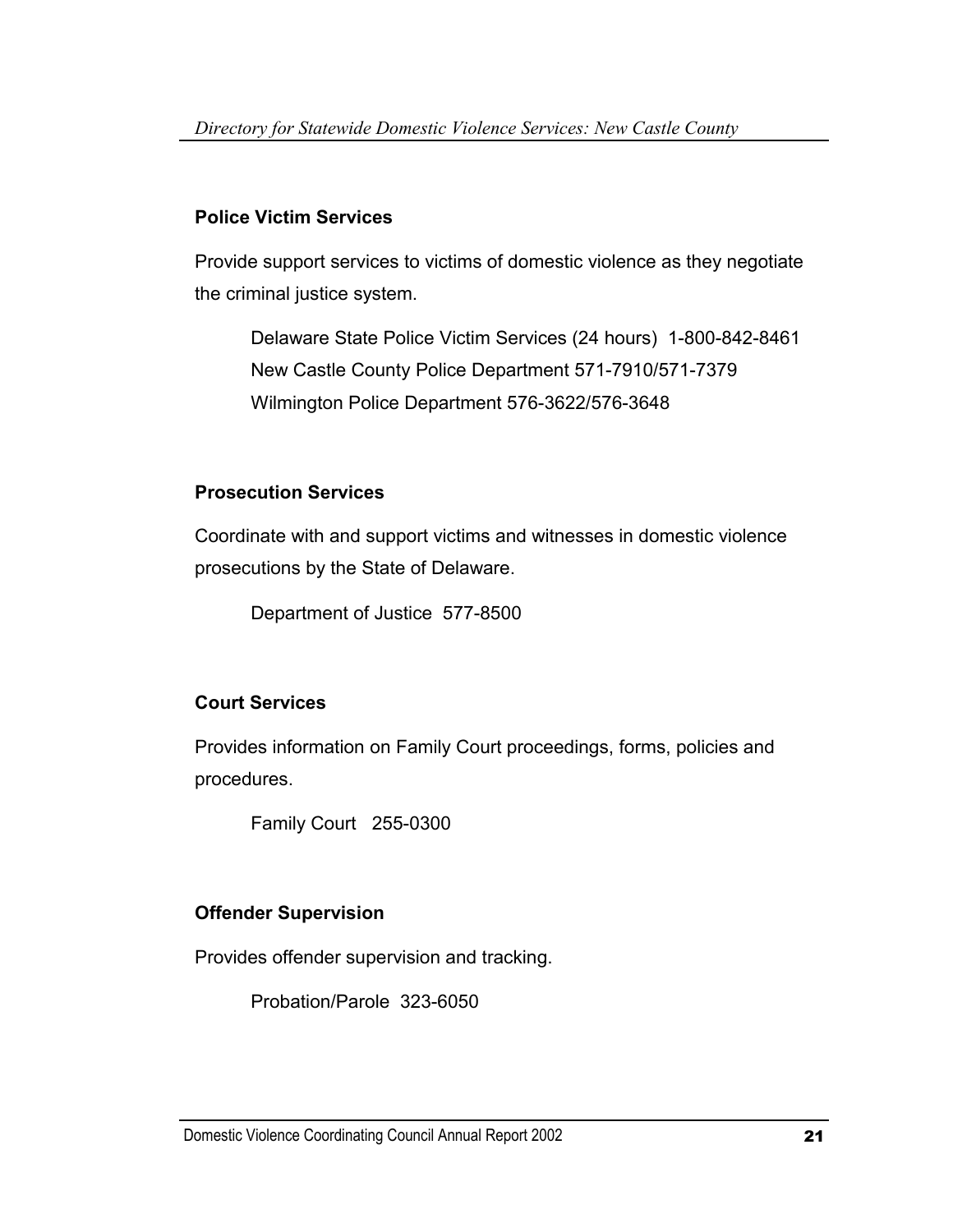#### **Assistance for Victims of Violent Crime**

Provides monetary assistance and relief to victims of violent crime including domestic violence victims.

Violent Crimes Compensation Board 995-8383

#### **Court Advocacy**

Provides advocacy and support services for victims of domestic violence going through the court processes.

Victim Advocacy Program 255-0420 or 255-0422

#### **Legal Services**

Provides free legal representation for victims meeting the financial criteria.

Legal Helplink 478-8850

Delaware Volunteer Legal Service 478-8850

#### **Information/Referral**

Provides system-wide information on domestic violence programs, policies and procedures.

Delaware Coalition Against Domestic Violence 655-2958 Kent/Sussex: 1-800-701-0456 Domestic Violence Coordinating Council 255-0405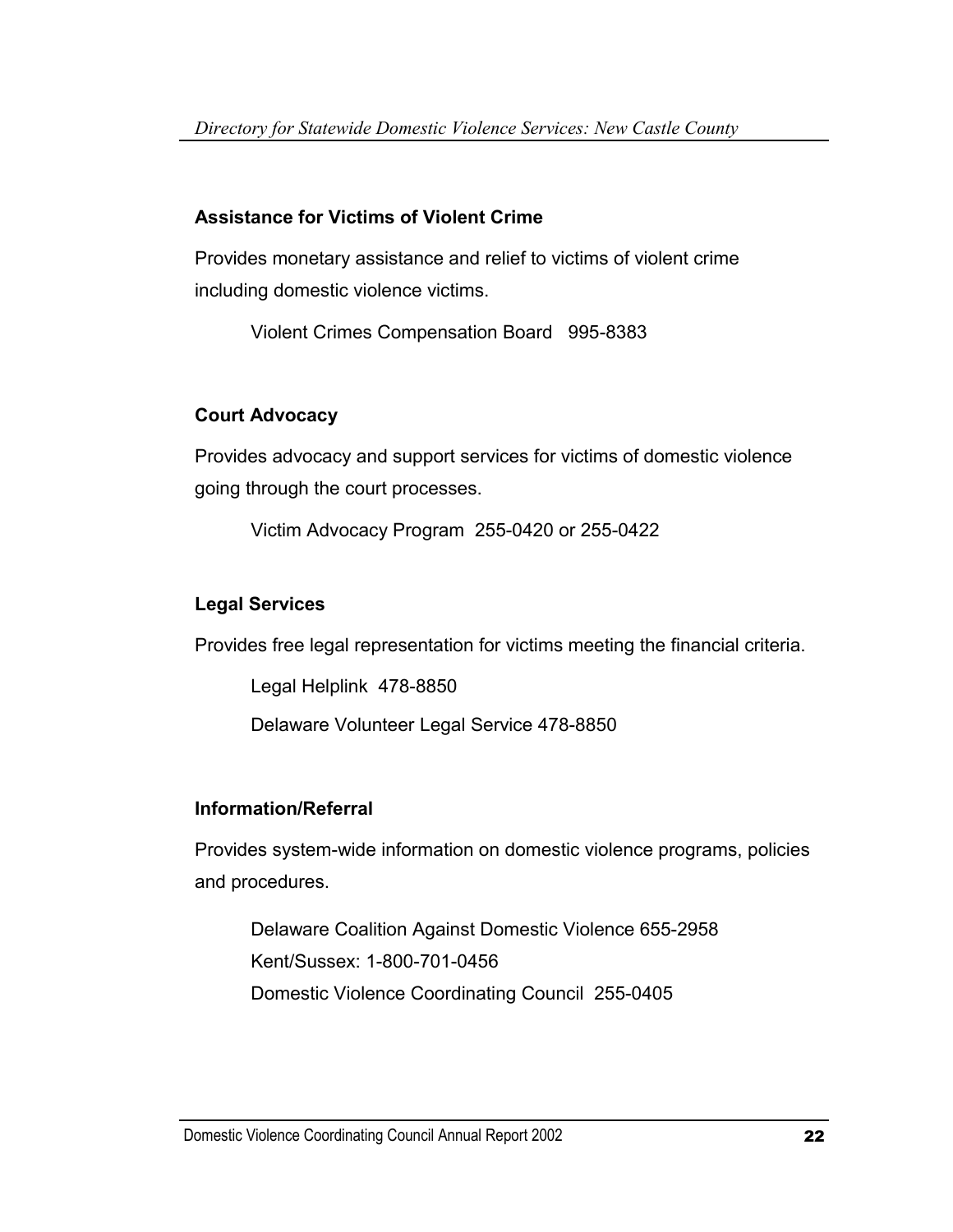#### **24-Hour Hotlines**

Provide round the clock, 365 days a year, contact for victims of domestic violence and refer those seeking services to appropriate service providers. Northern Kent 678-3886 Kent and Sussex 422-8058 Abriendo Puertas 745-9874 Rape Crisis Contact 1-800-262-9800 Mobile Crisis Unit (18+ Yrs. of Age) 1-800-345-6785

#### **Battered Women's Shelter**

Provide shelter to victims of domestic violence and their children, in a confidential manner.

Northern Kent 678-3886 Kent and Sussex 422-8058 Latino/a Population 1-302-745-9874 or 855-9515

#### **Treatment & Counseling Services**

Provide treatment and counseling services for persons experiencing domestic violence.

Turning Point at People's Place 424-2420 Family Advocacy Program 677-2711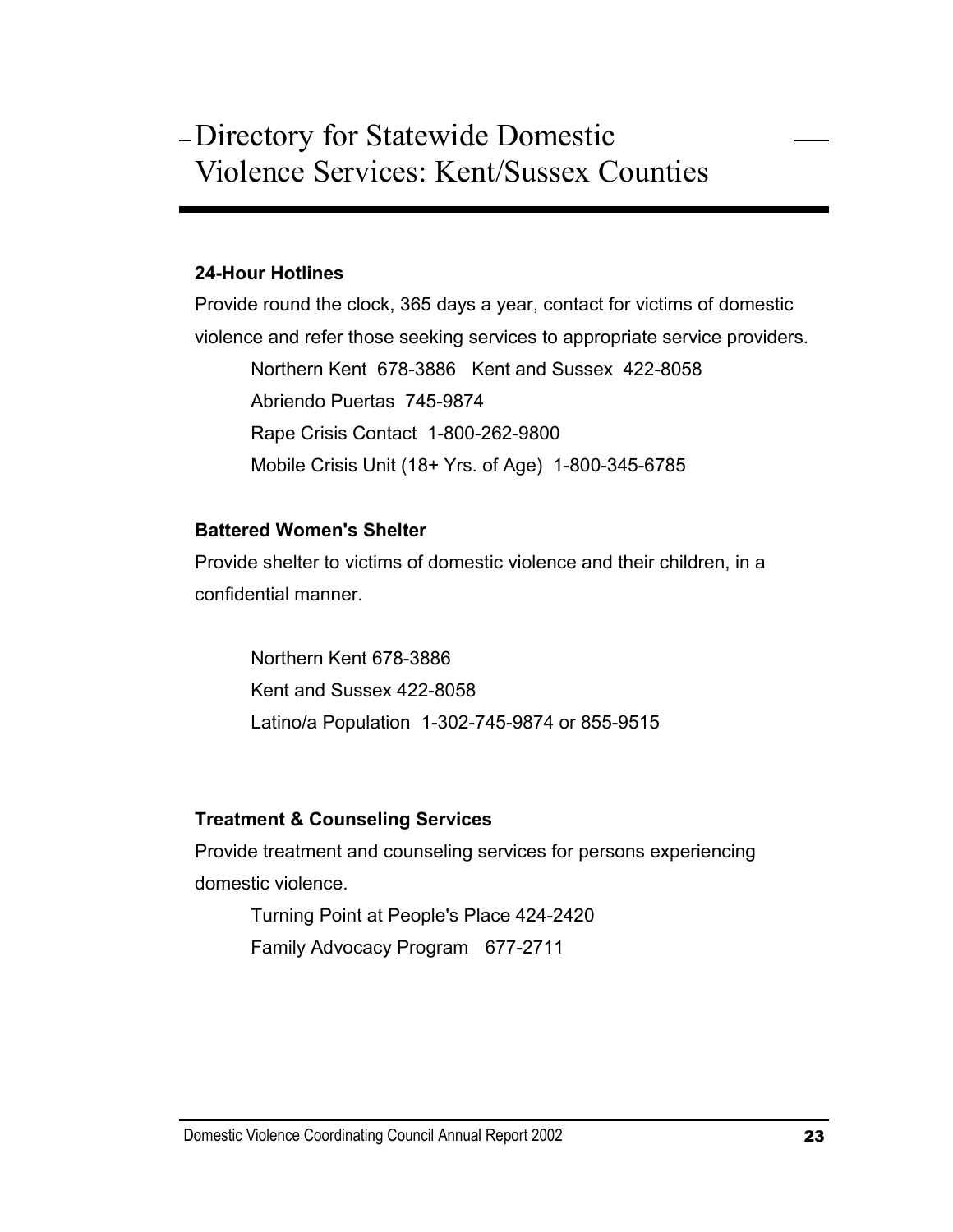#### **Police Victim Services**

Provide support services to victims of domestic violence as they negotiate the criminal justice system.

Dover Police Department 736-7134

Delaware State Police Victim Services (24 hours) 1-800-842-8461

#### **Prosecution Services**

Coordinates with and supports victims and witnesses in domestic violence prosecutions by the State of Delaware.

Department of Justice Kent 739-4211 Sussex 856-5353

#### **Court Services**

Provides information on Family Court proceedings, forms, policies and procedures.

Family Court, Kent 739-6545 Family Court, Sussex 856-5254

#### **Offender Supervision**

Provides offender supervision and tracking.

Probation/Parole Kent 739-2338 Sussex 854-6994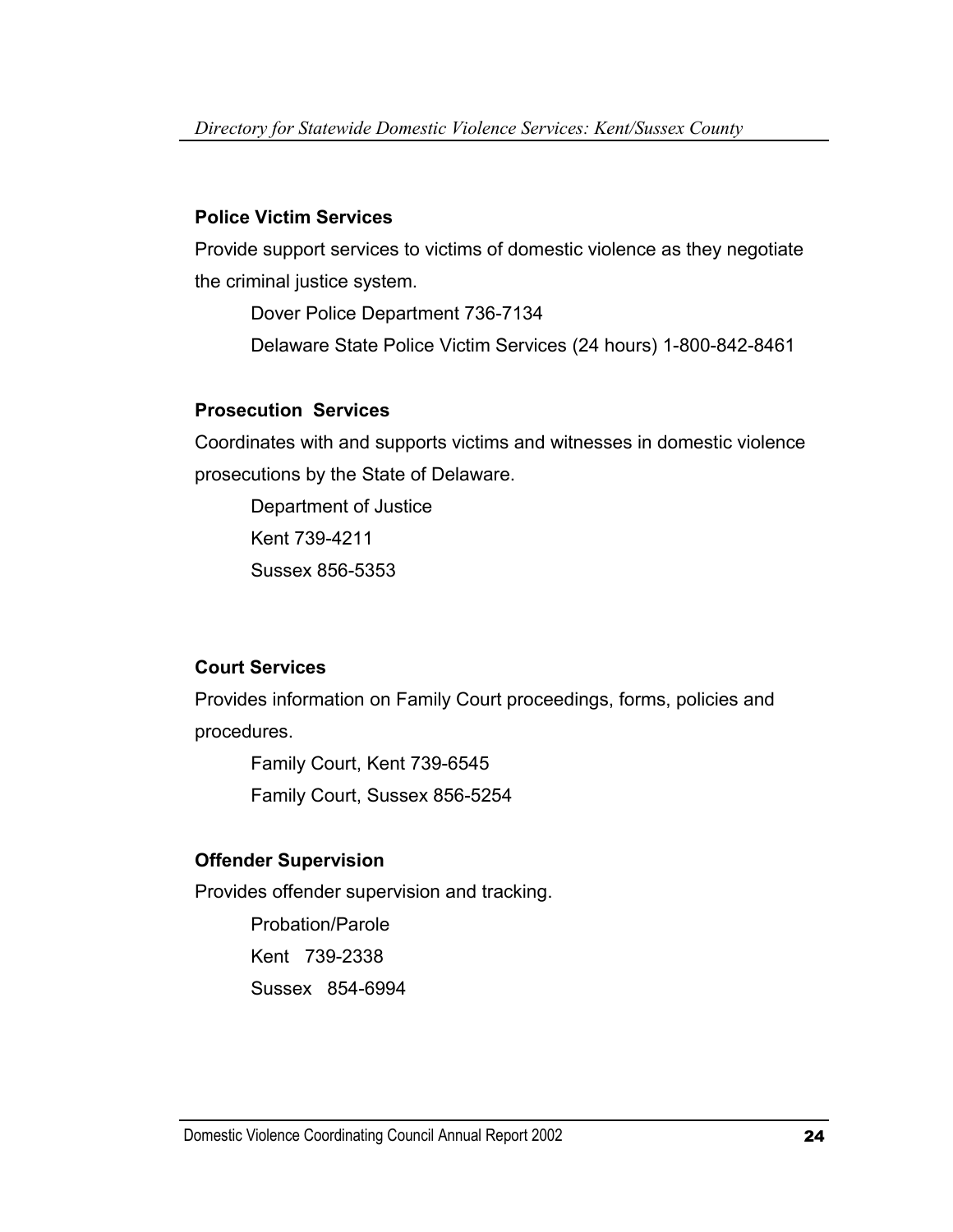#### **Assistance for Victims of Violent Crime**

Provides monetary assistance and relief to victims of violent crime including domestic violence victims.

Violent Crimes Compensation Board: 1-302-995-8383

#### **Court Advocacy**

Provides advocacy and support services for victims of domestic violence going through the court processes.

Domestic Violence Advocacy Center Kent 739-6552 Sussex 856-5843

#### **Legal Services**

Provides free legal representation for victims meeting the financial criteria.

Community Legal Aid Kent 674-8500 Sussex 856-0038 Legal Helplink 1-800-773-0606

#### **Information/Referral**

Provides system-wide information on domestic violence programs, policies and procedures.

Delaware Coalition Against Domestic Violence New Castle County 658-2958 Kent/Sussex 1-800-701-0456 Domestic Violence Coordinating Council 1-302-255-0405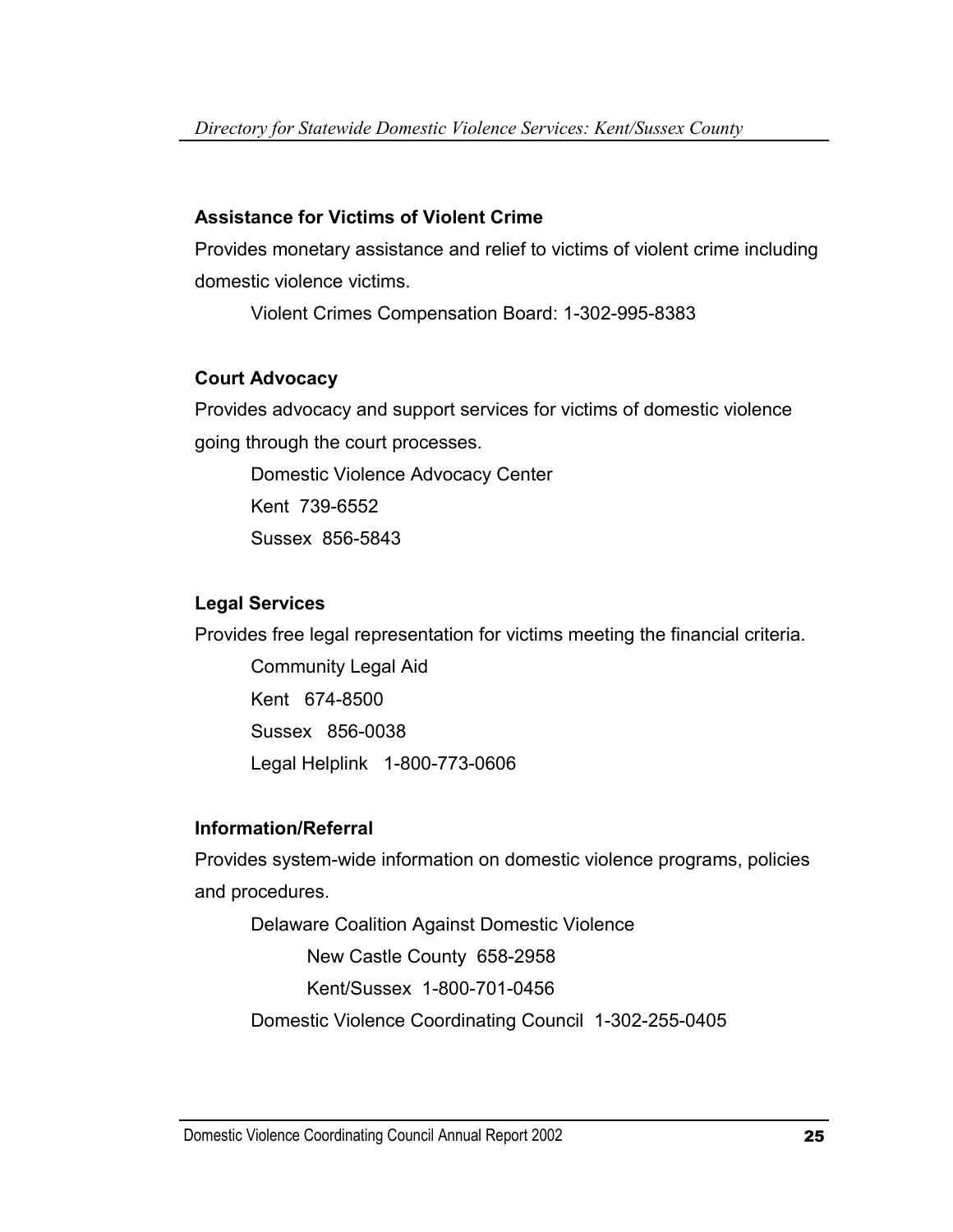### **Corrections Subcommittee**

 The Corrections Subcommittee, chaired by Commissioner Stan Taylor, met at least quarterly throughout the year with the meeting place rotating amongst the three counties. Although meetings of this committee have been publicized regularly, the attendance has been sparse. Other than Corrections staff and DVCC staff, the attendance has been limited to several police based victim services workers and a couple of perpetrator intervention workers.

 Domestic Violence training was a highlight for the Department of Correction. In August of 2001, Bonnie Black, a domestic violence trainer from Arizona was hired by the DOC to present domestic violence training to probation officers. Also, in May of 2002, the DOC collaborated with the DVCC to present DV training to prison counselors in the Delaware Correctional Center and the Sussex Correctional Center. Further, in May 2002 the DVCC, in collaboration with Probation Officer Supervisors, Melissa Kearney and Christine Hitman, gave a Coordinated Community Response to Domestic Violence to the Middle Atlantic States Correctional Association Conference that was held at the Sheraton in Dover.

 Another issue in Corrections this past year was perpetrator treatment in Sussex County. New Path Consultants, the certified treatment provider in Sussex County used most frequently by Probation and Parole went out of business effective the end of June of 2002. DVCC staff worked with Probation and Parole administrators to identify a certified treatment program for court ordered referrals.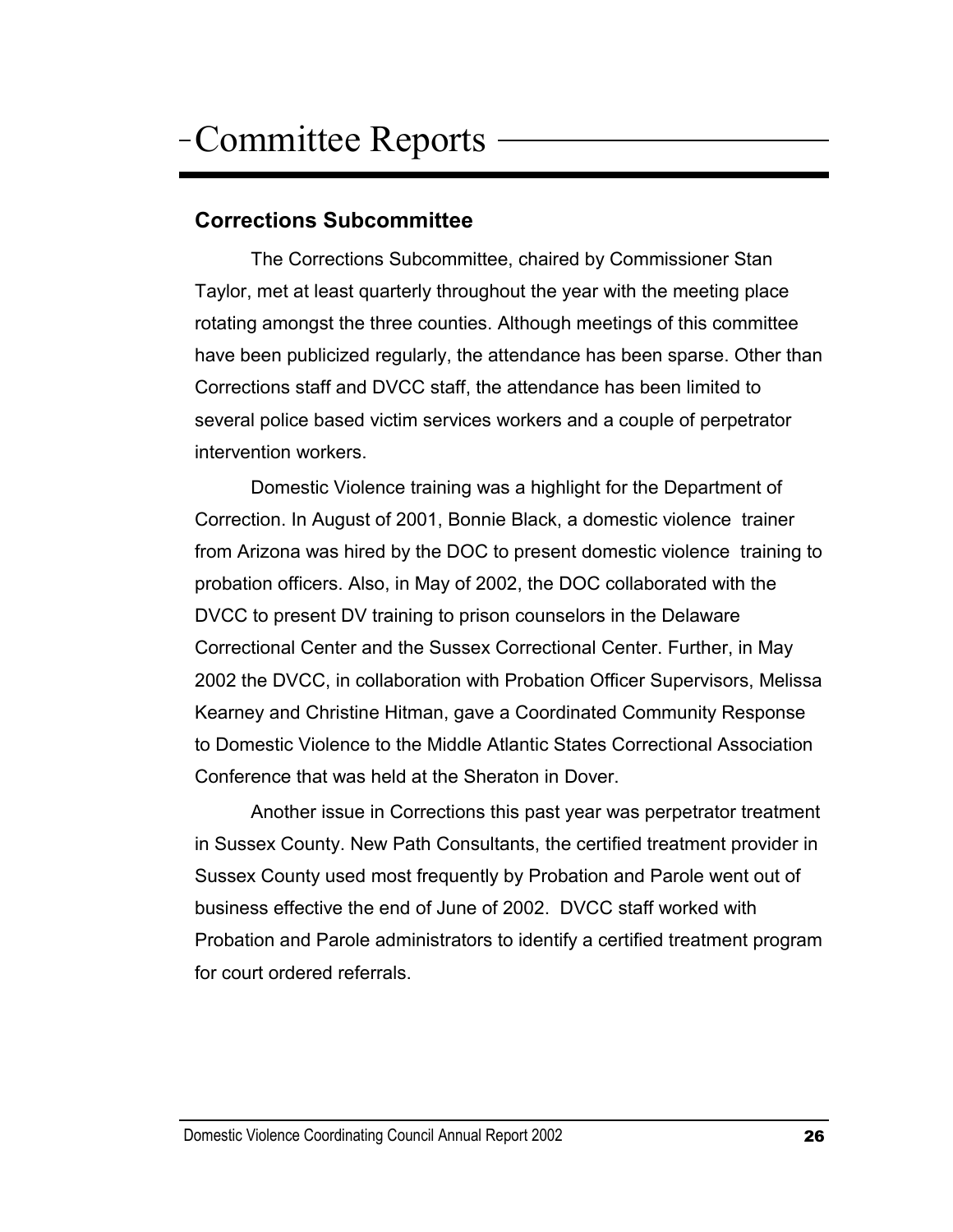#### **Courts Subcommittee**

 The Courts Subcommittee was reorganized in late 2001 as DVCC Chair, Chief Family Court Judge Vincent Poppiti, designated Family Court Commissioner DeSales Haley to act in his place as the committee chairperson. Commissioner Haley chaired meetings of the Court Subcommittee on January 7, 2002, April 15, 2002, and June 10, 2002. The courts that attend these meetings are the Family Court, the Court of Common Pleas, the Justice of the Peace Courts, and the Administrative Office of the Courts. Representatives from the Department of Justice, Probation and Parole, police based victims' services, perpetrator treatment, and the advocacy community regularly attend these meetings.

 Perhaps the most significant issue that was resolved during the past year was the "publication" problem. The problem was that Family Court was requiring petitioners to "publish" notice in a designated newspaper if the respondent did not receive notice of the scheduled hearing. This "publication" placed a financial responsibility on the petitioners which the court learned was not in compliance with VAWA regulations. Upon learning that this requirement violated VAWA regulations, Family Court instituted the policy of paying all publication expenses. Another issue that has been resolved but is in the implementation stage is a notification form that is to be given to all PFA respondents advising them of their program compliance requirements related to the PFA and the contact information for each of the certified programs.

 The Courts Subcommittee is also working on issues in collaboration with other DVCC subcommittees. Members of the Courts Subcommittee are collaborating with members from the Law Enforcement Subcommittee on the issue of gun relinquishment compliance as it relates to the PFA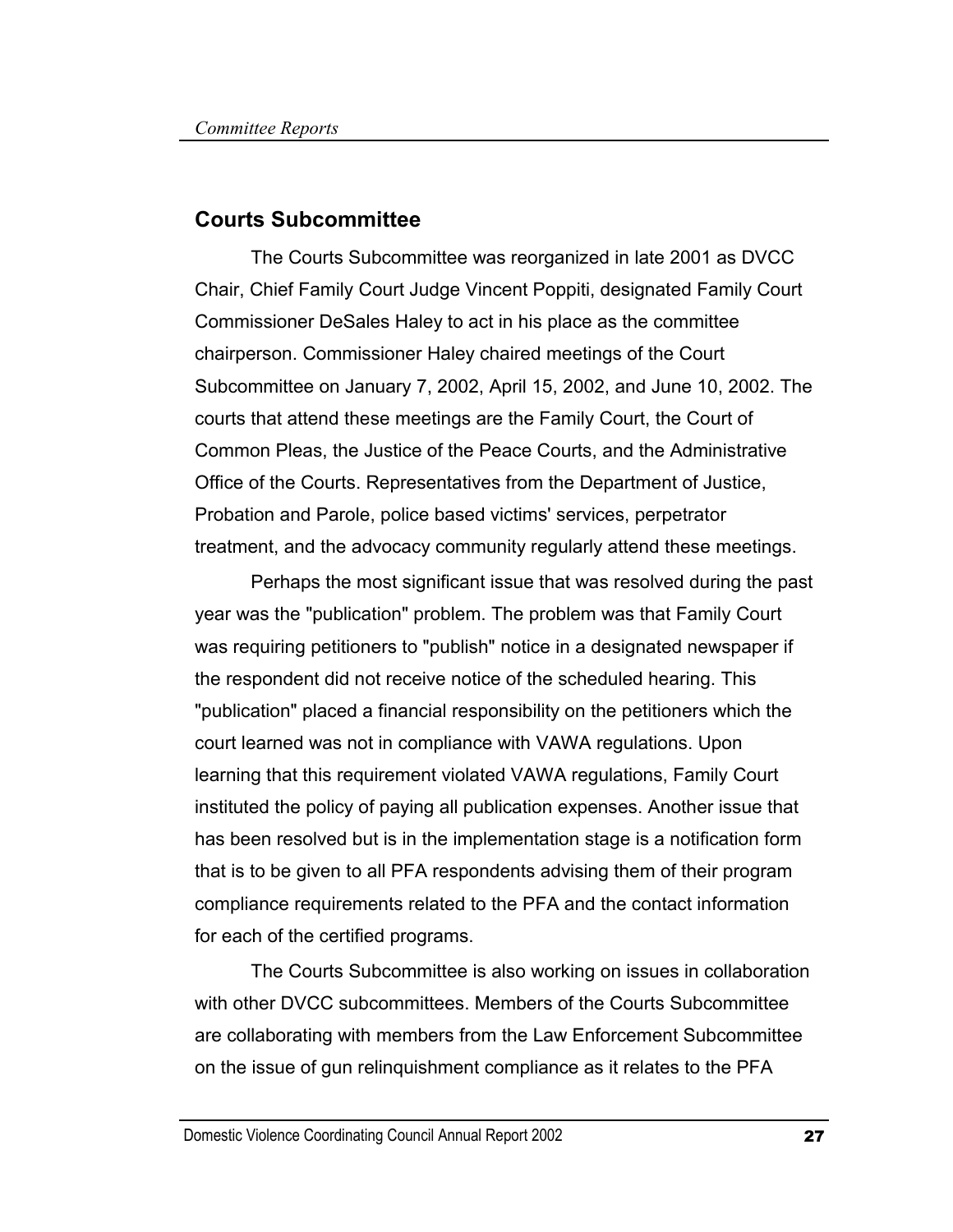orders. Also, people from the Courts Subcommittee are working with people from the Immigration Subcommittee on immigrant issues in the court system particularly with respect to interpreters.

 Training remains an issue for judicial personnel. At the winter 2001 VAWA strategic planning session, DV training for judicial officers was established as a priority. Consistent with this priority, the DVCC with Mid-Atlantic Regional Community Policing Institute (MARCPI) funding provided "baseline" DV training for magistrates at their May training.

#### **Fatal Incident Review Team**

 The Fatal Incident Review Team is co-chaired by Chief Judge Vincent J. Poppiti and Cynthia M. Boehmer. In June 1996, legislation was enacted authorizing the Domestic Violence Coordinating Council to establish a review team, to investigate deaths occurring in Delaware as a result of domestic violence. The goal in reviewing domestic violence fatalities is to reduce future occurrences.

 The purpose of reviewing domestic violence deaths is to identify the obstacles to delivery of services. By conducting system audits of state agencies and private organizations that had contact with the deceased victim or the perpetrator, the overall system response to domestic violence cases may be improved.

 The Review Team has the authority to investigate and review the facts and circumstances of all deaths (both homicides, and suicides) that occur in Delaware as a result of domestic violence. Members of the review team focus on identifying the obstacles in service delivery and assessing the adequacy of agency intervention. Following the case review, team members develop recommendations aimed at establishing or improving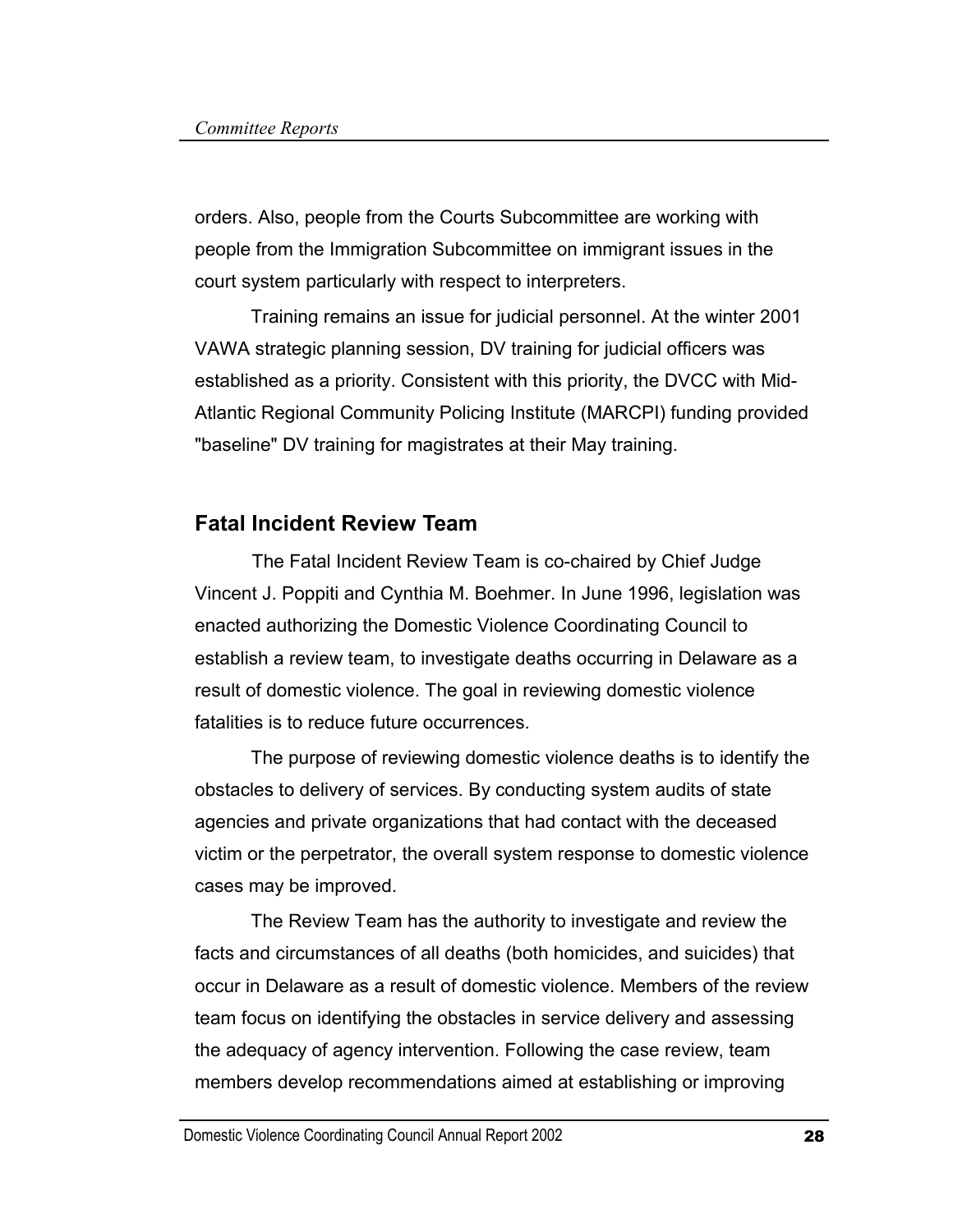policies and practices which guide the system's response to domestic violence.

#### **Immigration Subcommittee**

 The Immigration Subcommittee, chaired by Mary Davis, Chair of the Domestic Violence Task Force has been working on domestic violence issues faced by the immigrant community. In addition to their victimization, the immigrant community is confronted with issues around their legal status in this country that can have a chilling effect on the reporting and delivery of effective services. The subcommittee's efforts during FY2001 have focused on bridging the gap between the northern and southern sections of the State. The subcommittee also focused on Department of Health and Social Services (DHSS), specifically training with DHSS staff, minority recruitment for DHSS staff, a Spanish-speaking information line for DHSS clients, and creating a manual for DHSS staff. In September 2001, a new shelter, Abriendo Puertas, opened in Georgetown for Latino victims.

#### **Law Enforcement Subcommittee**

 The Law Enforcement Subcommittee is chaired by Secretary of Public Safety, James L. Ford. The subcommittee met regularly through late 2001 and early 2002. A primary accomplishment for this committee was the Police Chiefs' Council's approval of the Model Policy on Police Officer Domestic Violence. This policy provides a blueprint for law enforcement agencies to use when a police officer is accused of domestic violence. The policy required a great deal of work on the part of the Law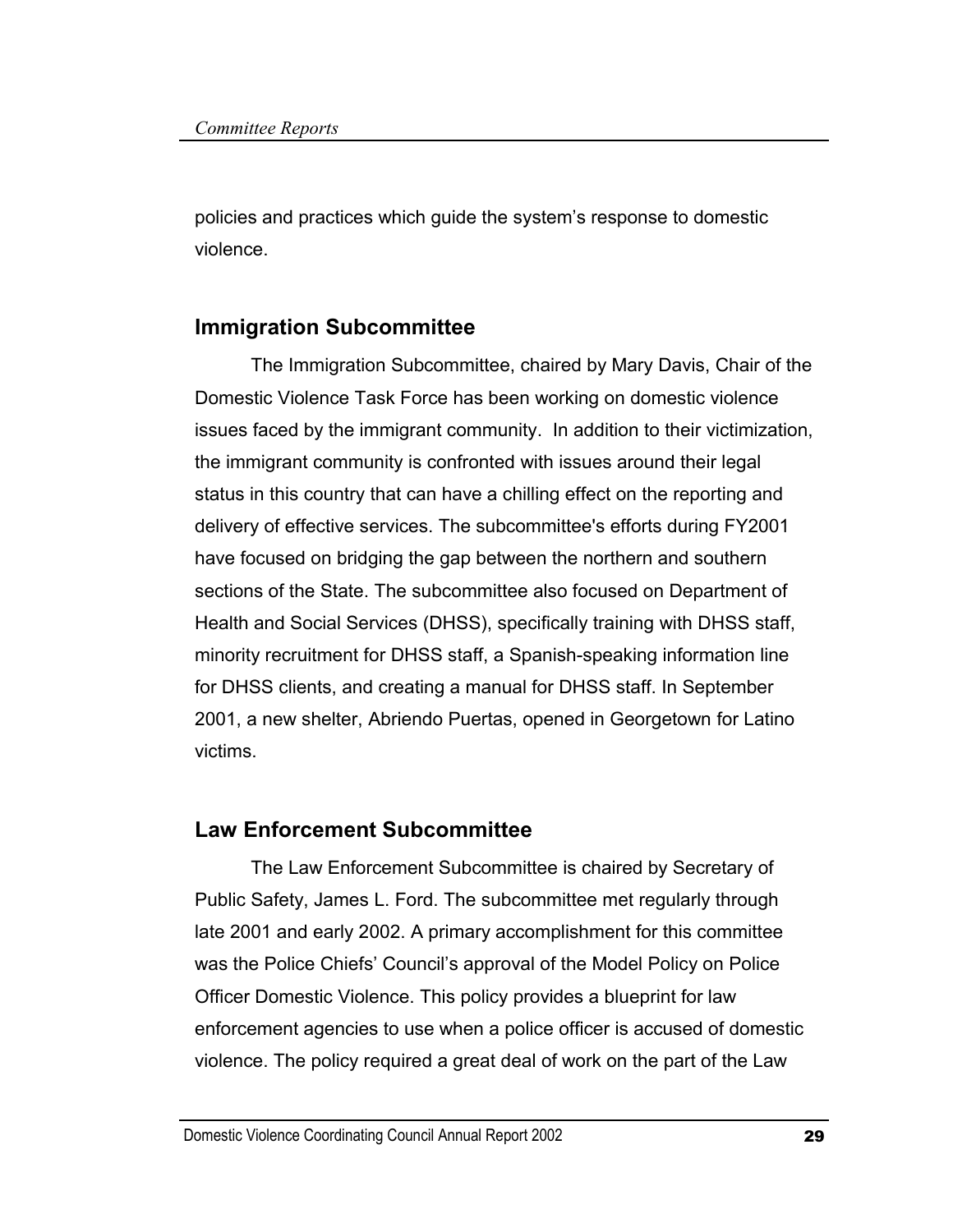Enforcement Subcommittee and the Police Chiefs' Council in order to fashion a document that was acceptable to all. Members of the Police Chief's' Council, Goals Committee spent several months modifying the Model Policy to reflect Delaware's, state and local laws. The Chief's Council tabled the Model Policy at it's February meeting but passed it at it's March meeting.

 Another area of focus for the Law Enforcement Subcommittee was modifying EPC (Enhanced Police Complaint) System to improve the data captured from the Domestic Incident Reports related to children witnessing incidents of domestic violence. Consistent with the introduction of the new questions is that police officers need to be trained on how to use these questions properly.

 Additional work to be done on the Domestic Incident Report focuses on separating intimate partner violence from the larger category of domestic violence. Peggy Bell of DELJIS (Delaware Criminal Justice Information System) is in the process of developing a separate report to track this information. In collaboration with individuals from the Courts Subcommittee, members of the Law Enforcement Subcommittee are working on addressing the Protection From Abuse order gun relinquishment compliance issues.

#### **Legislative Drafting and Review Subcommittee**

 The Legislative Drafting and Review Subcommittee is co-chaired by Senator Patricia M. Blevins and Attorney General M. Jane Brady. The committee continued work on the Crime Victims' Ombudsman Bill which was introduced in June of 2001. The bill is a collaborative effort of the DVCC Legislative Subcommittee and the Victims' Rights Task Force. The "Ombudsman" bill creates an office of Crime Victims' Ombudsman. Victims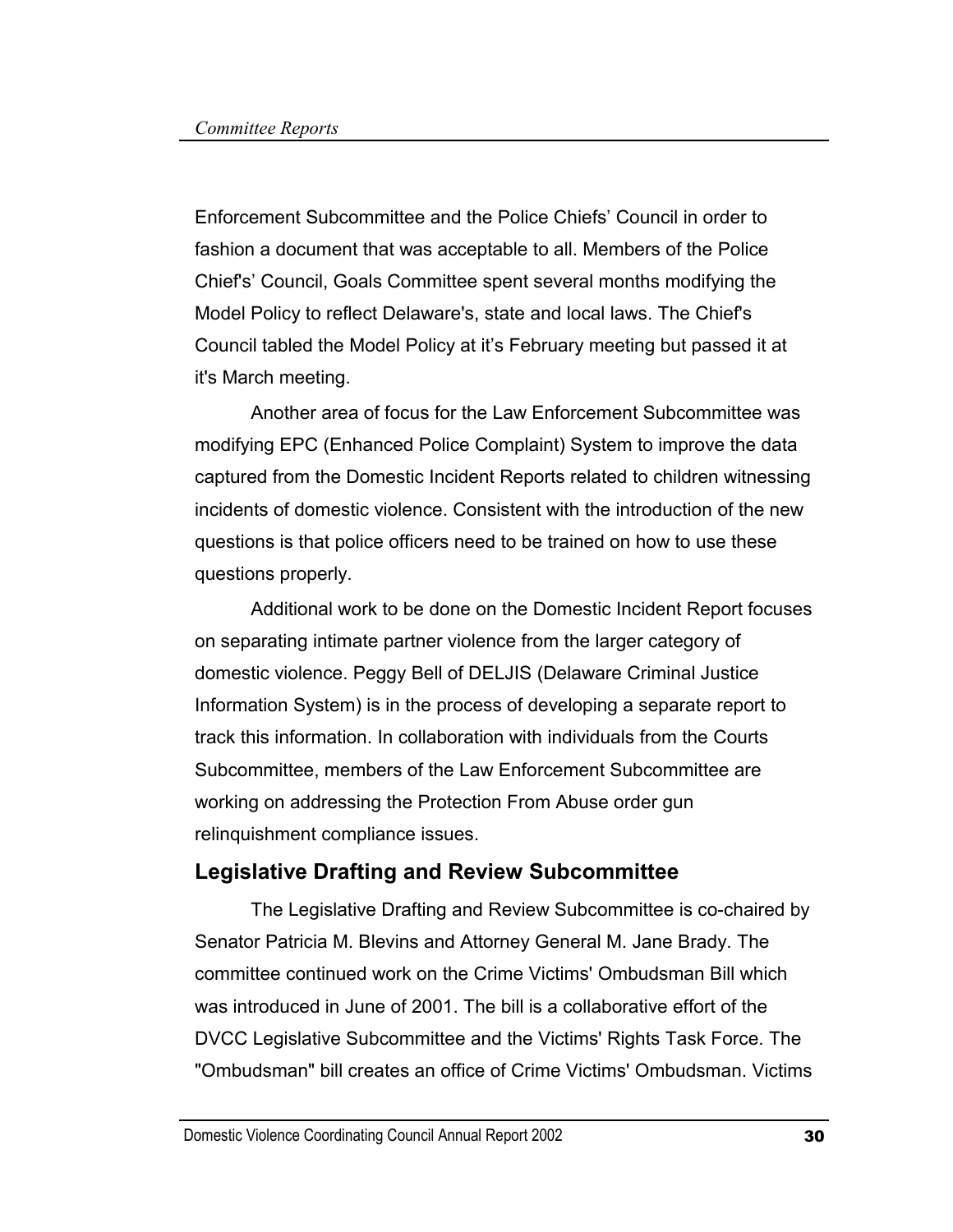of crime, covered by the Victims' Bill of Rights, can file a complaint with the Crime Victims' Ombudsman if they believe their rights guaranteed under the Victims' Bill of Rights have not been followed.

 The Ombudsman will have enforcement power concerning agency compliance with the Victims' Bill of Rights. The "Ombudsman" bill, SB 248, passed the Senate on May 7, 2002, by a vote of 17 to 2. The bill then moved to the House of Representatives. It did not come to the floor of the House for a vote prior to the legislative session ending on June 30, 2002. Senator Blevins indicates that she will re-introduce the bill in January of 2003. Also, in the spring of 2002 the DVCC Legislative Subcommittee began to work with the Sexual Assault Network of Delaware. It is expected that a collaborative effort can be developed on legislation of a mutual interest.

 The Legislative Subcommittee also reviewed HB 315, which is an act to provide for the uniform interstate enforcement of domestic violence protection orders. The bill was sponsored by Representatives Wagner and Keeley. It passed both chambers of the General Assembly and was signed into law in July of 2002 by Governor Ruth Ann Minner. A copy of the bill is in the appendix of this report.

#### **Medical Subcommittee**

The Medical Subcommittee has not been active since early 2001. Dr. Matthew Hoffman has been appointed to replace Dr. Reed as the representative from the medical community to the DVCC. Dr. Hoffman will preside over the subcommittee being reconvened in FY2003.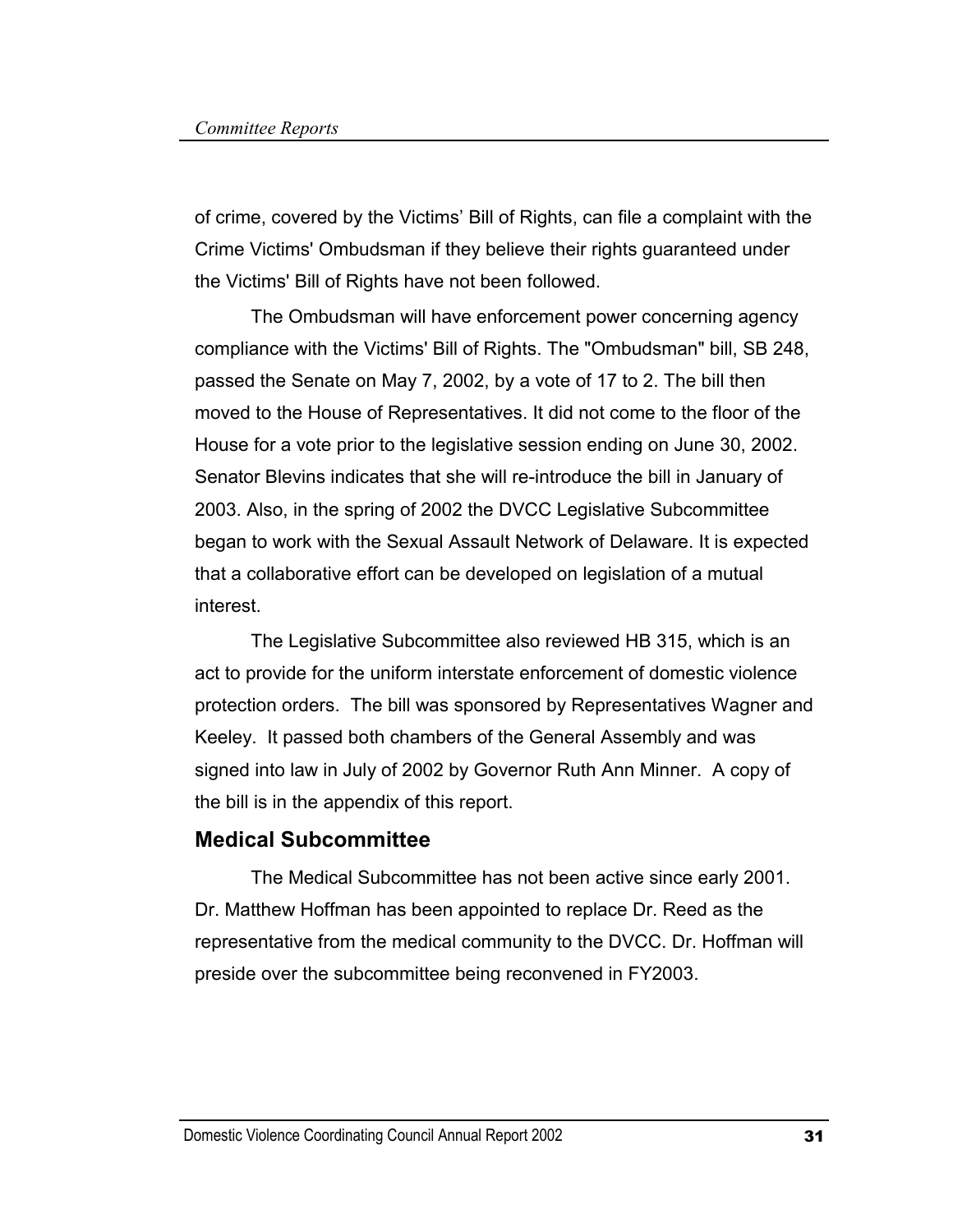#### **Treatment and Resources Subcommittee**

 The Treatment and Resources Subcommittee is chaired by Cynthia Boehmer, Executive Director of Families in Transition. The Coordinating Council began the new fiscal year by determining that currently certified programs would have 6 months from August of 2001 to comply with the new "Intervention Standards" that had just been approved by the full DVCC.

 Historically this group has been very active in the development of treatment protocols. As changes to these protocols are not expected in the near future, the group will reconvene in the fall to determine the direction of their efforts.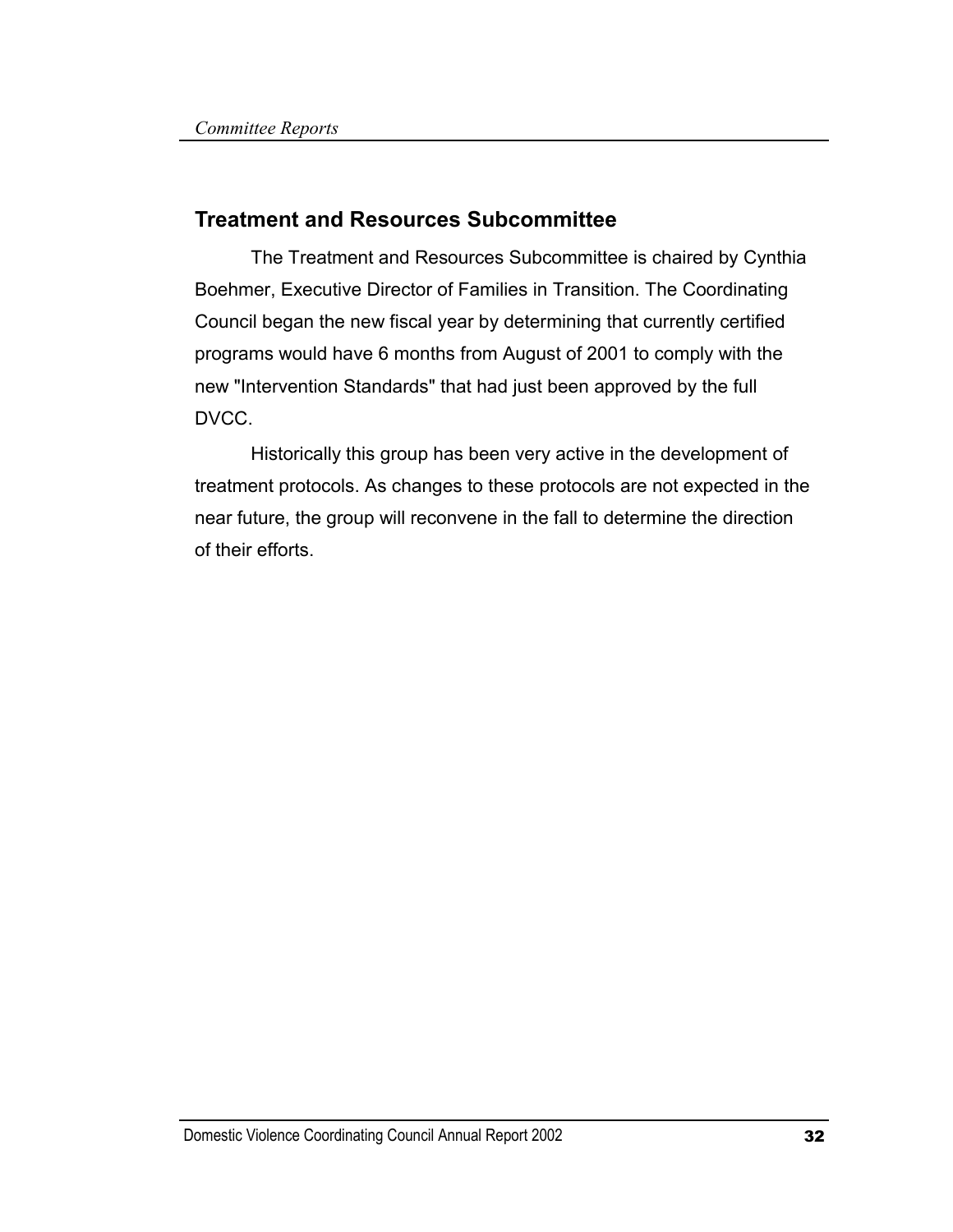## Domestic Violence Coordinating Council Activities

## **Batterers' Intervention Certification Panel**

 The Batterer's Intervention Certification Panel evaluates applications for program certification and monitors certified programs compliance with established Intervention Standards. During FY 2002, panel members developed a Certification Renewal process for agencies coming up for certification renewal. Another process developed this year was the "decertification" process. The procedure was developed in response to complaints received by the Coordinating Council, against a certified provider.

 During FY2002 The Domestic Violence Certification Panel handled two applications for certification. One review was completed and the application was approved, one review is pending. The approval of Children and Families First, in Georgetown, marked the first certified bi-lingual program in the state. Sadly, the Program Supervisor was killed in a car accident in early December. The Children and Families First program has been suspended until a qualified replacement is hired.

#### **Children and Domestic Violence Workgroup**

 Research studies estimate that between three million and ten million children are exposed to domestic violence each year. Whether they are witnesses to violence or direct victims of abuse, child victims of domestic violence suffer a range of emotional, physical, and behavioral disorders as a result of their exposure. In October of 2000, the Domestic Violence Coordinating Council convened a statewide forum to discuss issues surrounding children and domestic violence. The Forum resulted in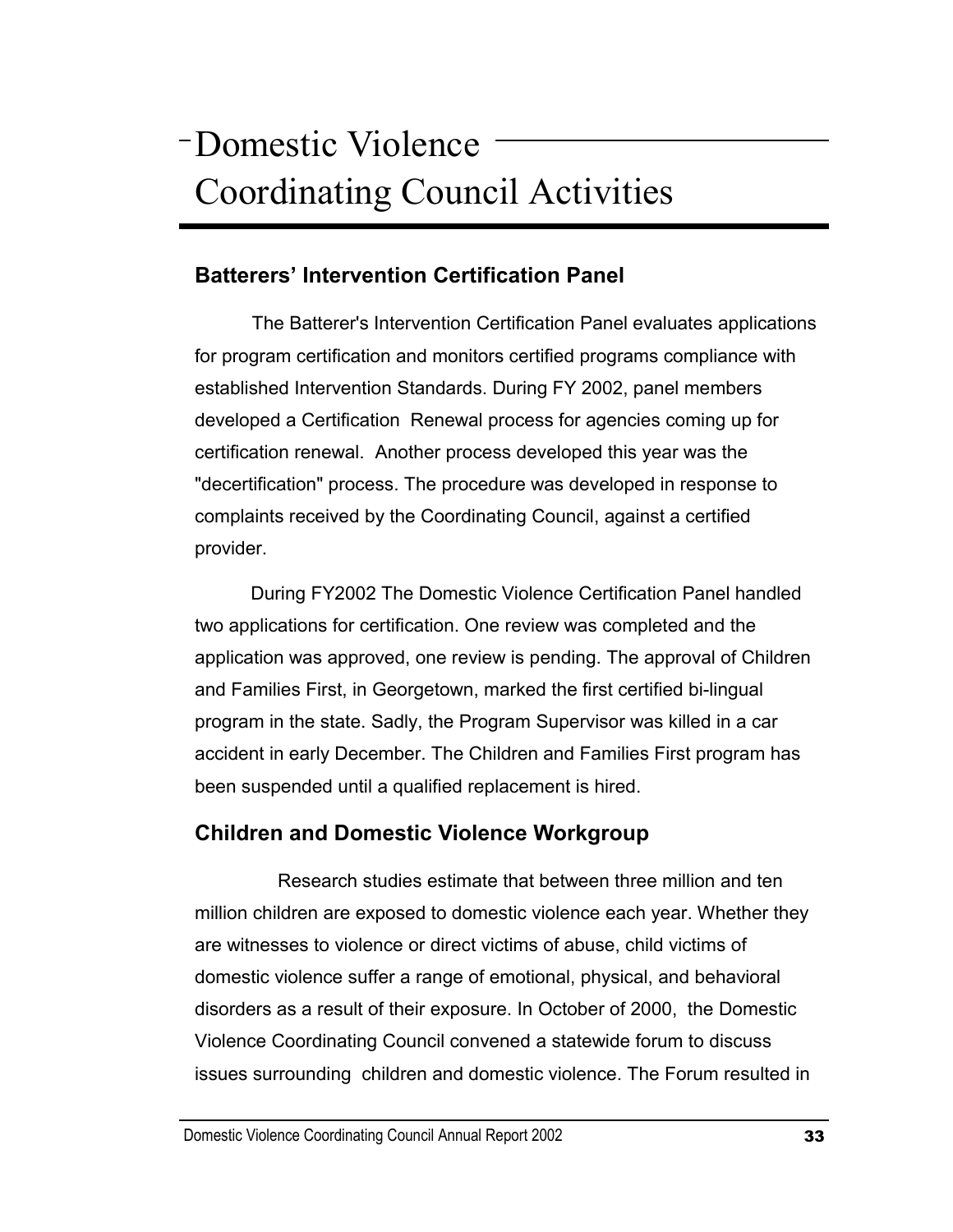the creation of the Children and Domestic Violence Workgroup which began meeting in January of 2001.

 The Workgroup developed subcommittees to focus on priority areas. Members of the Workgroup include representatives from the Division of Family Services, the advocacy community, the Department of Justice, Family Court, Justice of the Peace Court, Community Legal Aid Society, Inc., law enforcement, the treatment community, DVCC staff and others. During FY 2002, the Workgroup participated in the National Association of Attorneys General (NAAG) three day site visit to review Delaware's efforts in this area. The NAAG, Violence Against Women Project visit resulted in a favorable report on Delaware's work in the area of Children and Domestic Violence.

 In June 2002, Chief Judge Poppiti and Bridget Poulle attended the Northeast Regional Leadership Forum on Children and Domestic Violence along with 3 members of the Children and DV Workgroup. The team of five represented Delaware at the two-day conference in Philadelphia, hosted by the National Association of Public Child Welfare Administrators.

#### **DVCC Website: dvcc.state.de.us**

 In January of 2002, the Domestic Violence Coordinating Council launched it's official website at dvcc.state.de.us. The intent of the website is to provide information on a variety of domestic violence topics. Included on the website are the basic dynamics of domestic violence as well as a list of service providers for victims. Also included are existing domestic violence legislation in Delaware, as well as any legislation that is currently being developed.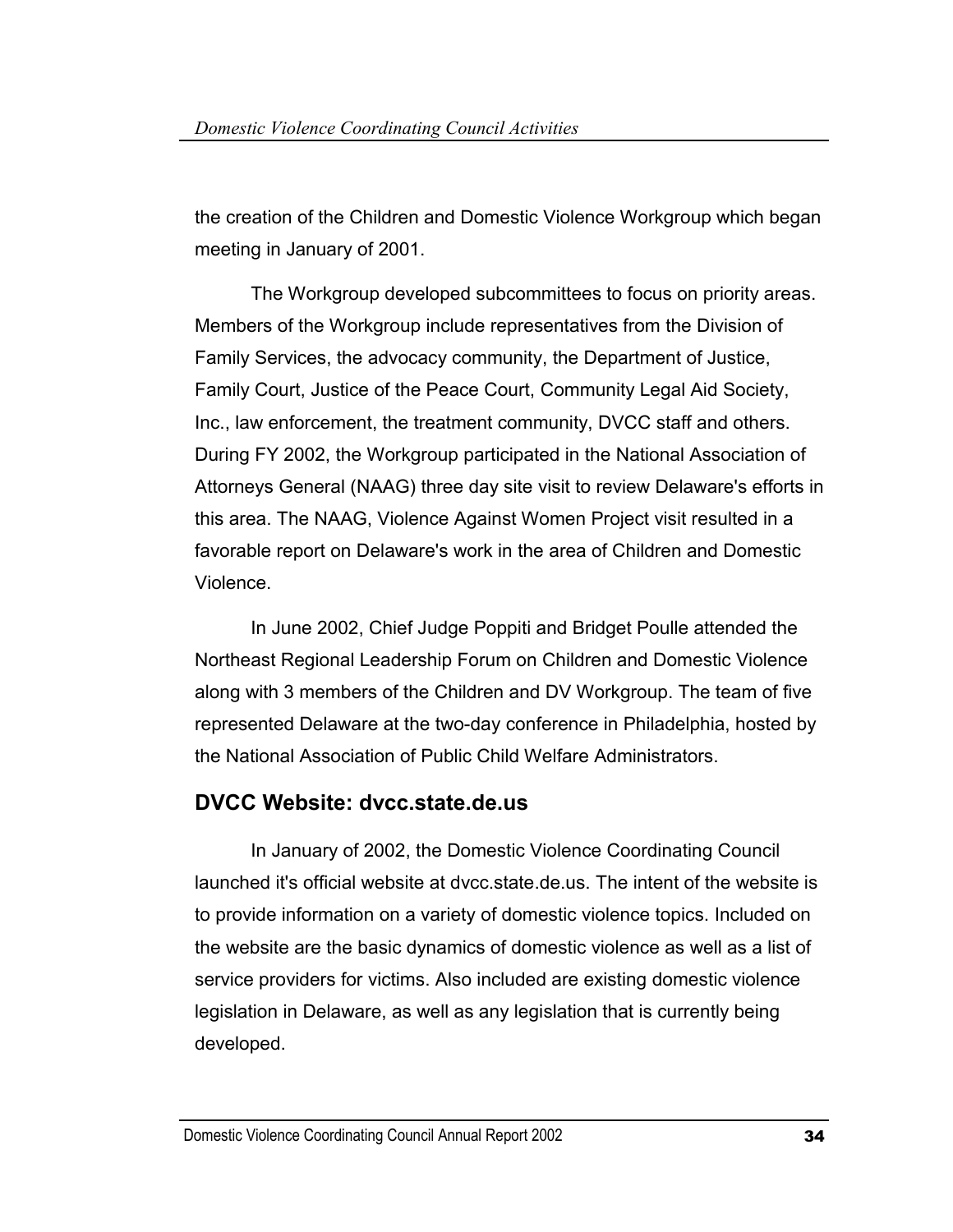The site also provides a comprehensive listing of DVCC activities and initiatives and provides a copy of recent Domestic Violence Coordinating Council publications such as the Safety Plan, the Annual Report, and the Fatal Incident Review Team report. Links to many other sites are possible from the DVCC site. The website is vibrant and is continually growing.

#### **Domestic Violence Awareness Month**

As in the past, the Domestic Violence Coordinating Council cosponsored and participated in a number of events commemorating Domestic Violence Awareness Month. The "kick off" event was the annual press conference in the Governor's Office which the DVCC sponsored with the Delaware Coalition Against Domestic Violence. Governor Ruth Ann Minner signed a proclamation declaring October to be Domestic Violence Awareness Month in Delaware.

 Some other activities included the Corporate Initiative Breakfast on October 1, 2002, the Week Without Violence Anti-Violence Community Resource Fair at the Christiana Mall on October 12, 2002, Clergy Training on Family Violence on October 15, 2002, and the Delaware Coalition for Breast Cancer Conference in Dover on October 19, 2002.

#### **Law Enforcement Training Working Group**

 The Law Enforcement Training Working Group plans, coordinates, and administrates the annual VAWA funded Law Enforcement Training Conference. In 2001 it was held on November 14 and 15 at the Sheraton Hotel in Dover. In 2001 there was a dual focus on domestic violence and sexual assault. The format was a plenary session during the morning of each day with six breakout sessions each afternoon. Approximately 500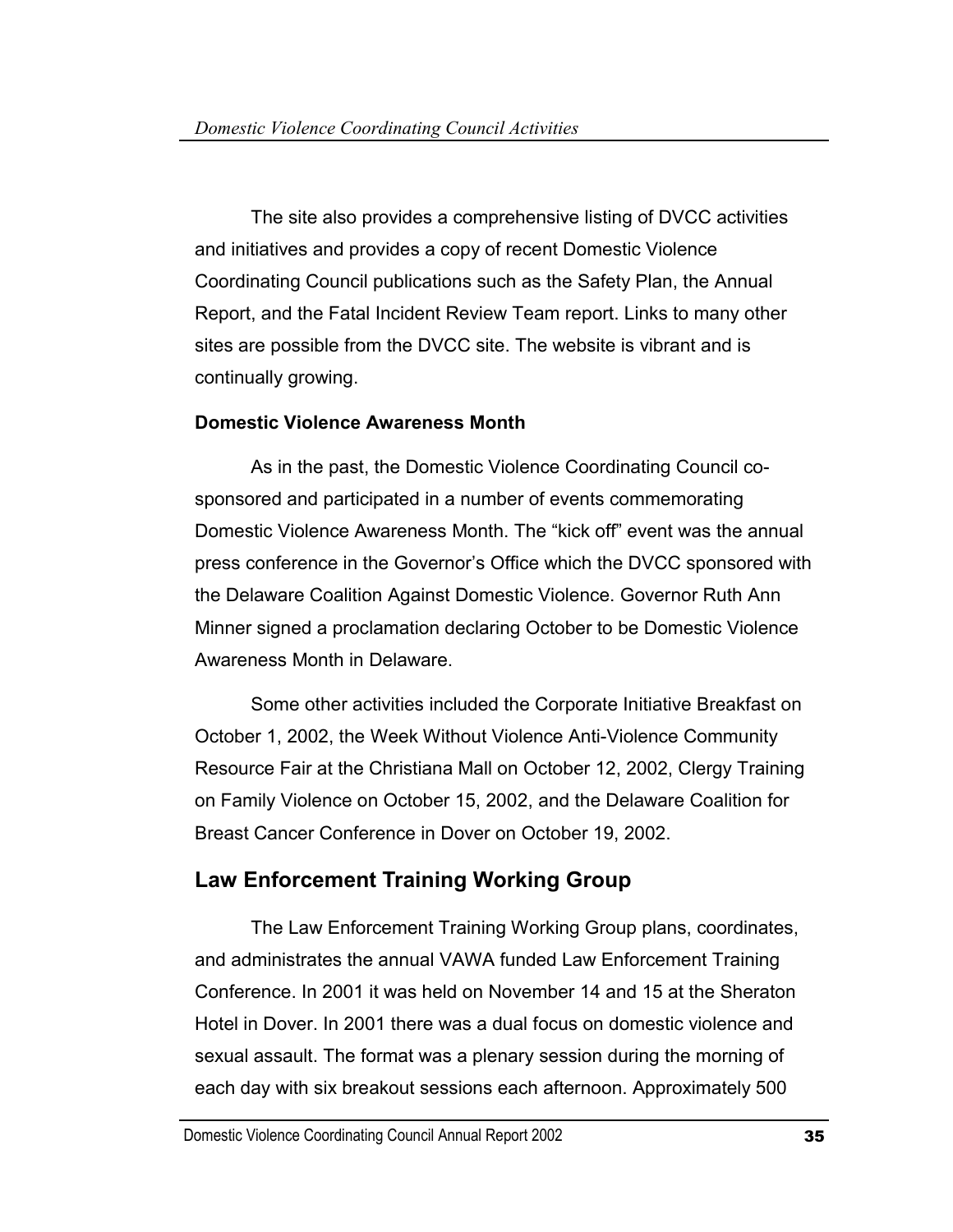individuals attended the conference each day. The conference was very challenging administratively and more technologically advanced than any of the previous conferences. The material presented at the conference was stimulating and the attendee evaluations were very positive.

 The Training Working Group has continued to meet throughout the year planning the 2002 conference. The conference is scheduled for November 13 and 14 at the Sheraton Hotel in Dover. This year stalking and elder abuse are to be highlighted.

## **Mid-Atlantic Regional Community Policing Institute (MARCPI)**

 In August of 2001, the DVCC staff received a telephone call from Dave Sargent representing the Middle Atlantic Regional Community Policing Institute concerning funds they had available for Domestic Violence Training in Delaware, Maryland, and Washington, D.C. After an initial meeting which included DVCC staff, the Delaware Coalition Against Domestic Violence, the Delaware State Police, the New Castle County Police, and a MARCPI representative, it was determined to develop a "focus group" to examine training needs and set priorities.

 A focus group of approximately 25 individuals representing a crosssection of the DV community in Delaware met in the fall of 2001. It was determined that training priorities for Delaware would include an executive level DV briefing, commissioner and magistrate training, and judicial level training.

 The executive briefing for cabinet level officials and department heads was held at the Dover Downs Hotel in April of 2002. Governor Ruth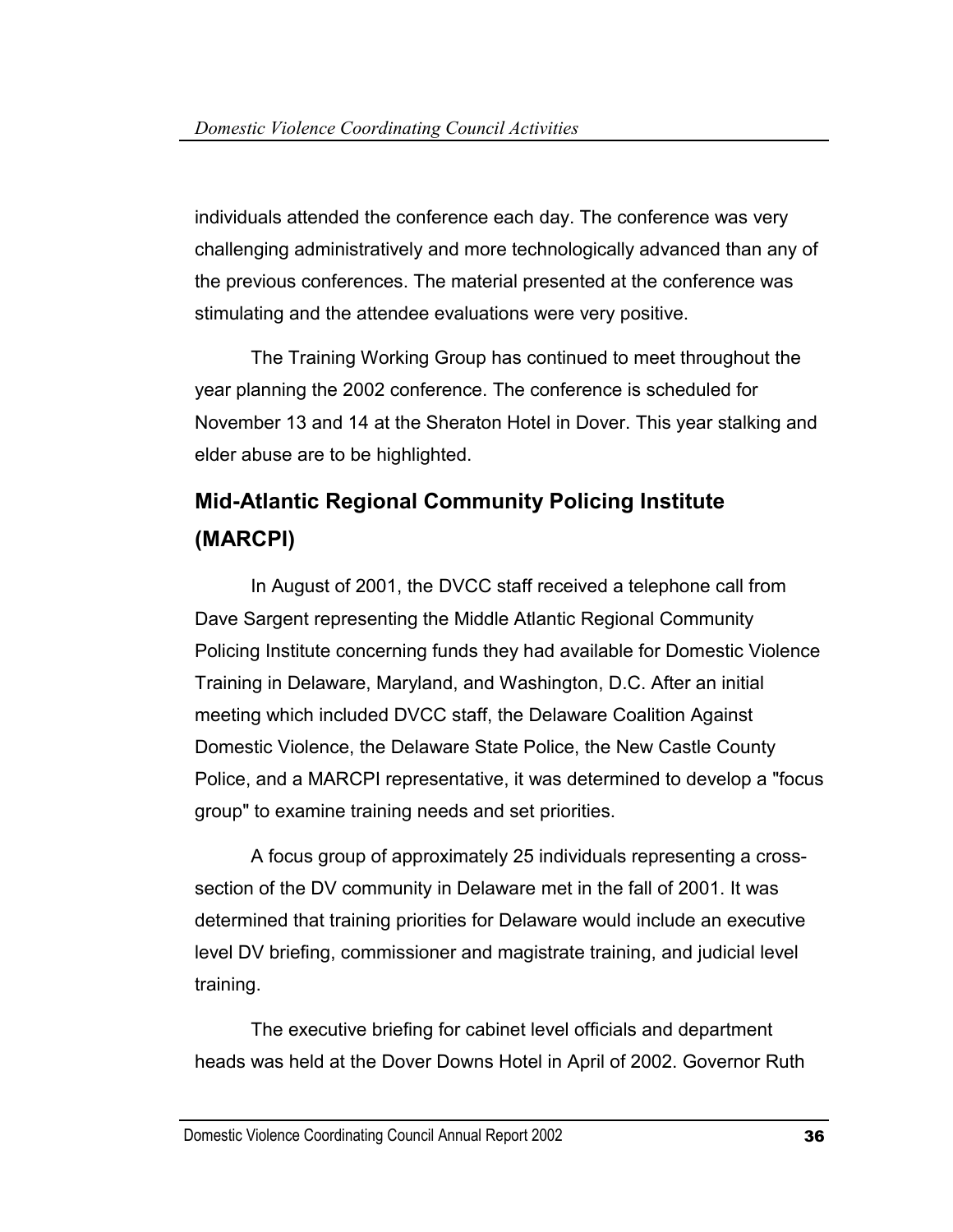Ann Minner supported the event and gave the opening remarks. Chief Judge Vincent J. Poppiti and Senator Patricia M. Blevins also addressed the audience. Approximately 80 individuals attended the briefing. In addition to local presenters, Diane Stuart, the new Director of the Violence Against Women Office, provided a general overview of the "Agenda for the Nation Toolkit".

 The DV training for magistrates and commissioners, which was to establish a base line of DV knowledge, was held at the Dover Downs Hotel in May of 2002. Approximately 70 individuals attended this training.

 Training for the judiciary is scheduled as part of the Judicial Education Retreat in September in Rehoboth. Judge Ronald Adrine from Ohio will be the presenter to the judiciary. Additionally, MARCPI has offered to provide supplemental funds for the 2002 annual VAWA funded law enforcement training conference. The additional money will permit more individuals to attend the training. The DVCC has accepted the MARCPI offer, thus more individuals will be permitted to attend.

#### **VAWA Implementation Committee**

 The Violence Against Women Act [VAWA] Implementation Committee, chaired by Judge Vincent J. Poppiti and Senator Patricia Blevins, held five committee meetings during the period of July 2001 through June 30, 2002 to discuss funding allocations received from the Office of Justice, Violence Against Women Office.

 In 2001, the State of Delaware received three federal grants from the Violence Against Women Office;

1) FY 01 S.T.O.P. Formula Block Grant - \$819,000,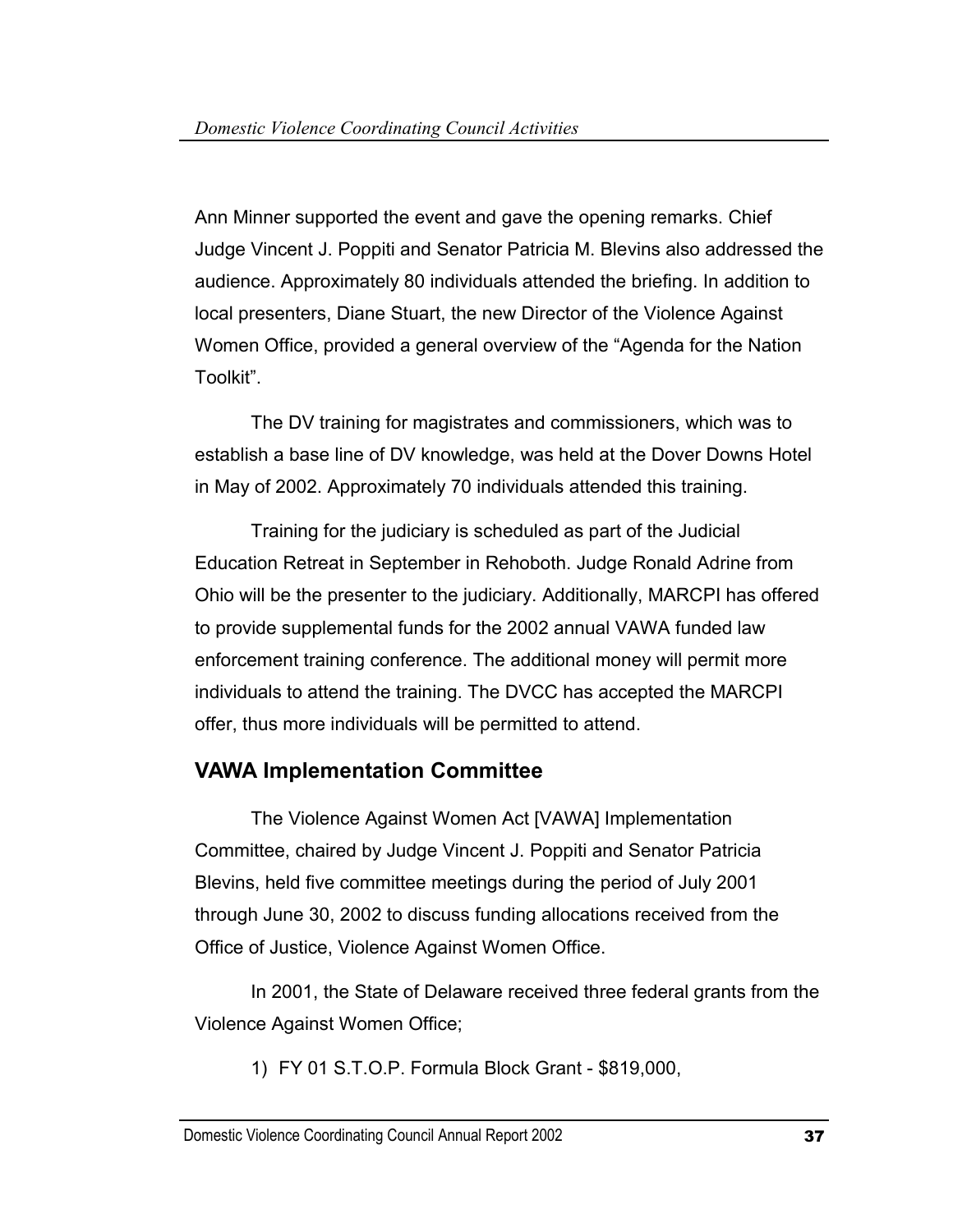- 2) FY 02 S.T.O.P. Formula Block Grant \$874,000, and
- 3) Rural Domestic Violence and Child Victimization Enforcement Grant Program - \$100,000.

 During this reporting period, the VAWA Implementation Committee made the following funding allocations under FY 01 S.T.O.P. Formula Block Grant : they continued to provide funding to eleven programs (Domestic Violence Advocacy Center - \$50,023; YMCA "Helping Hearts Program"- \$42,000; Prevent Child Abuse Delaware "Comprehensive Services for Sexual Assault Vicitms"- \$25,524; Latin American Community Center "Families in Control Program" - \$57,752; Community Legal Aid Society "Domestic Abuse Legal Services" - \$75,000; CONTACT, Delaware "Support Services for Sexually Abused Adolescent Victims" -\$34,012; Delaware State Police Department "Domestic Violence Specialist"- \$51,000; Dover Police Department "Domestic Violence Victim Representative" - \$21,600; Wilmington Police Department (Delaware Center for Justice) "Elder Abuse Contract" - \$20,000; Domestic Violence Coordinating Council "Law Enforcement Training" - \$44,522; and the Department of Justice "Kent & Sussex County" - \$194,512.50. In addition the Committee funded five new programs (Christiana Care Health Services "S.A.N.E. Training/On-Call" - \$24,000; La Esperanza "Bi-lingual Domestic Violence Case Management" - \$36,000; Delaware State Police Department "Mosiac Training" - \$23,000; Family Court "Domestic Violence Pre-Trial Investigator" - \$44,713; CJC/ DVCC "Evaluation of the Domestic Violence Risk Assessment" - \$30,150). As part of the FY 01 funding allocation, the VAWA Implementation Committee contracted with Drs. Byron Johnson and Neil Websdale to conduct an extensive evaluation of Delaware's Domestic Violence Risk Assessment.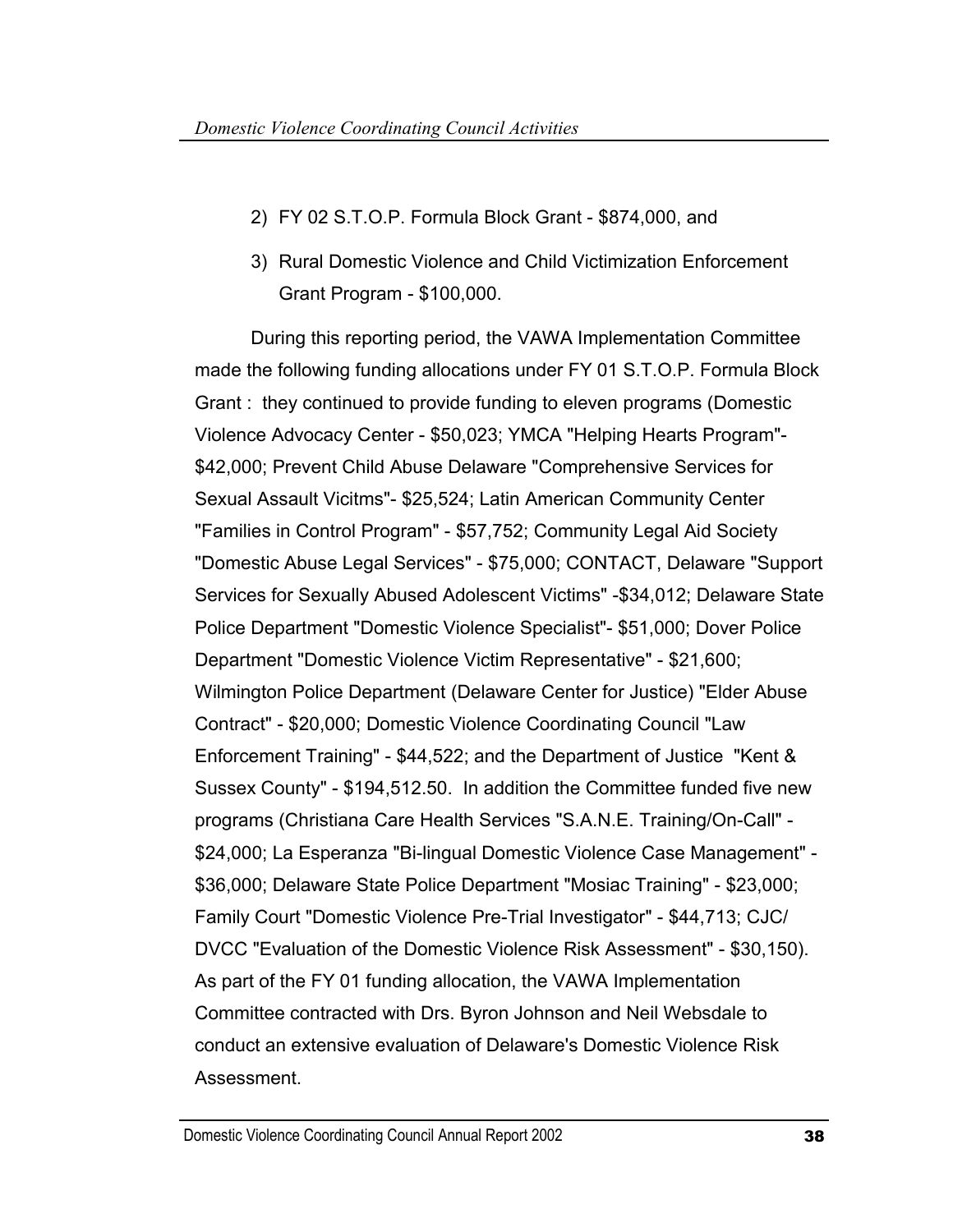During the week of March 8-15, 2002, the evaluators conducted intensive field visits with various representatives and systems who interact with domestic violence victims and perpetrators. These interviews included victims, shelter-based workers, police-based victim service representatives, Commissioners, Justice of Peace Judges, Family and Superior Court Judges, Detectives from various police departments, Deputy Attorney Generals, Probation and Parole, court-based Domestic Violence Specialists, and Batterer's Intervention Programs. The researchers also participated in 8 ride a-longs with police agencies throughout the state. The final product of this evaluation will be completed in July 2002.

 Furthermore, the State of Delaware received a planning grant under the Rural Domestic Violence and Child Victimization Enforcement Discretionary Grant Program from the Violence Against Women Office in the amount of \$100,000. The primary goal of this project is to complete a comprehensive needs assessment of Delaware's rural communities and produce an implementation plan that will be used to seek future funding under the Rural Domestic Violence and Child Victimization Enforcement Grant Program. In May 2002, the VAWA Implementation Committee solicited letters of interest for a researcher(s) to complete a comprehensive needs assessment for Kent and Sussex Counties.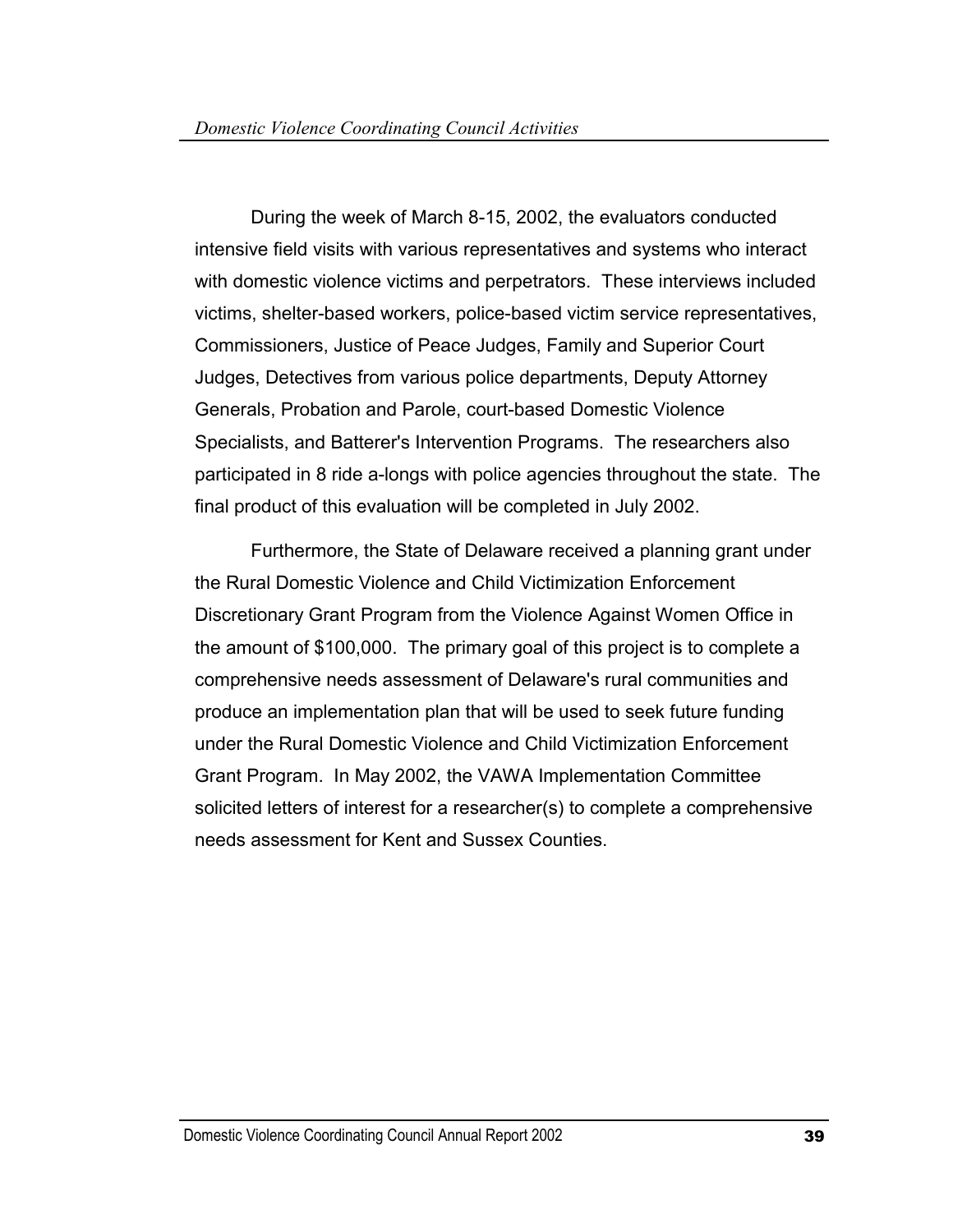## -Conferences Attended -

During FY2002, DVCC staff and members attended the following conferences/events:

| 9/7/01              | <b>Building Healthy Dating Relationships</b><br>Rehoboth Beach, DE                                                                                                                   |
|---------------------|--------------------------------------------------------------------------------------------------------------------------------------------------------------------------------------|
| 10/03/01 - 10/04/01 | <b>Criminal Justice Council Victim's Services</b><br>Workplace Violence: Serving the Underserved<br>Clayton Hall, Newark, DE                                                         |
| 10/08/01            | Agenda for Delaware Women<br><b>Trailblazer Award Dinner</b><br>Hotel DuPont, Wilmington, DE                                                                                         |
| 10/27/01-10/31/01   | <b>National College of District Attorneys</b><br>Reno, NV                                                                                                                            |
| 10/30/01            | U.S. Dept. of Justice Children & Firearms Seminar<br><b>Riverfront Arts Center, DE</b>                                                                                               |
| 11/14/01 - 11/15/01 | Law Enforcement Training Conference, 2001<br>Sheraton Conference Center, Dover, DE                                                                                                   |
| 12/11/01 - 12/14/01 | 4th Annual National Conference on the Changing<br>Role of Law Enforcement in Ending Violence<br>Against Women, Omni Hotel, Austin, TX                                                |
| 1/14/02             | DV 101, Delaware Coalition Against Domestic<br>Violence, Dover Police Department, Dover, DE                                                                                          |
| 3/04/02             | DELJIS Training, Wilmington, DE                                                                                                                                                      |
| 4/08/02             | St. Joseph's University, Violence Against<br>Women Symposium. Keynote by Diane Stuart,<br>Director of Violence Against Women Office, U.S.<br>Department of Justice, Philadelphia, PA |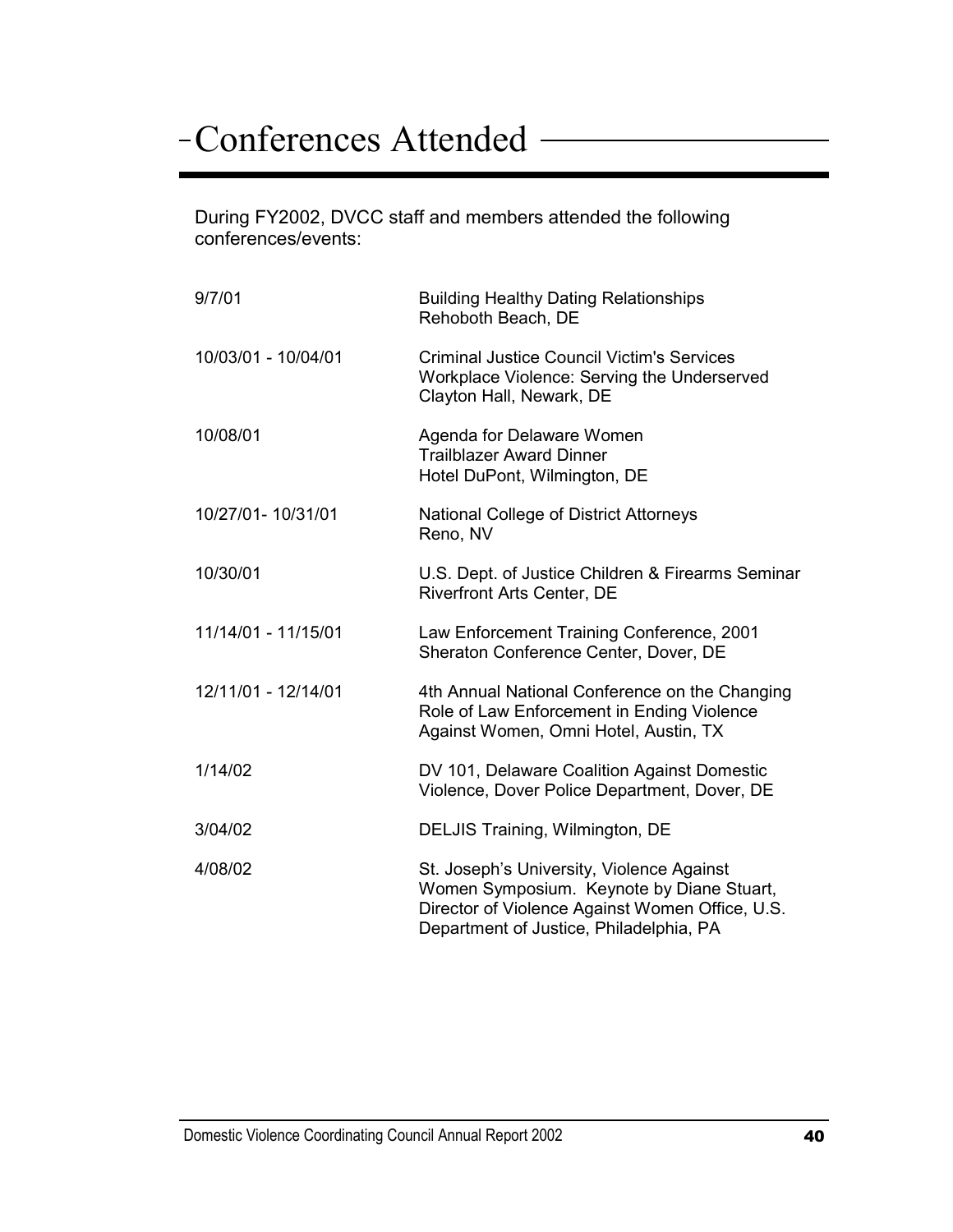| 4/16/02 - 4/19/02 | Lessons Learned, the Aftermath of 9/11<br>Washington, D.C., NOVA                                                                                                                                                                                       |
|-------------------|--------------------------------------------------------------------------------------------------------------------------------------------------------------------------------------------------------------------------------------------------------|
| 5/30/02 - 5/31/02 | Institute on Domestic Violence<br>in the African American Community<br>Spring 2002 Forum, Black Men and Domestic<br>Violence, Doubletree Hotel, Philadelphia, PA                                                                                       |
| $6/5/02 - 6/7/02$ | <b>Coordinated Community Response</b><br>National Training Project, Duluth, MN                                                                                                                                                                         |
| 6/17/02           | Injury Prevention Workshop, Polytech, Woodside,<br>DE.                                                                                                                                                                                                 |
| 6/18/ & 6/19/02   | National Association of Public Child Welfare<br>Administrators, Northeast Regional Leadership<br>Forum on Improving Outcomes for Children and<br>Families Affected by Domestic Violence and Child<br>Maltreatment, Crown Plaza Hotel, Philadelphia, PA |
| 6/26/02           | Biden Hearing, Sexual Assault<br>Nanticoke Hospital, Seaford, DE                                                                                                                                                                                       |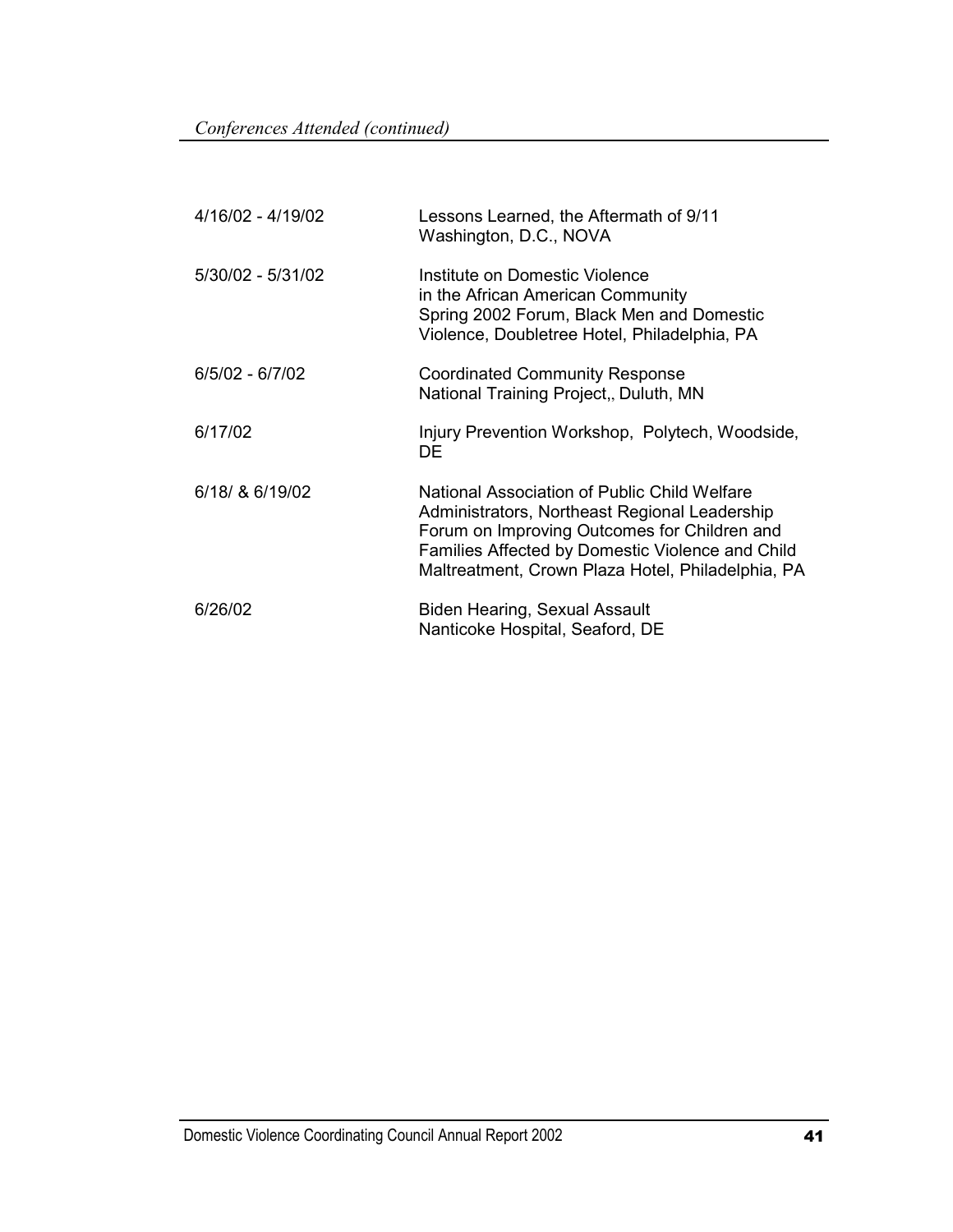**During FY2002, DVCC staff and/or members participated in the planning, development, and/or presentation of the following:** 

| <b>Date</b>          | <b>Targeted Audience</b>                                                    | Location                          | <b>Attendees</b><br>(Estimate) |
|----------------------|-----------------------------------------------------------------------------|-----------------------------------|--------------------------------|
| 8/6/01<br>8/7/01     | Department of Correction<br><b>Probation &amp; Parole</b>                   | Dover, DE                         | 50                             |
| 9/22/01              | <b>Wilmington Wellness Day</b>                                              | Rodney Square,<br>Wilmington, DE  | 150                            |
| 10/01/01             | <b>DVCC Domestic Violence</b><br><b>Awareness Month Press</b><br>Conference | Carvel Building<br>Wilmington, DE | 45                             |
| 10/01/01             | Corporate Breakfast                                                         | MBNA, Newark, DE                  | 75                             |
| 10/12/01             | Week Without Violence                                                       | Christiana Mall, DE               | 250                            |
| 10/15/01             | <b>Family Violence</b><br><b>Clergy Training</b>                            | Wilmington, DE                    | 45                             |
| 10/19/01             | <b>DE Breast</b><br><b>Coalition Conference</b>                             | Dover, DE                         | 150                            |
| 11/14/01<br>11/15/01 | 8th Annual LET Conference                                                   | Dover, DE                         | 500                            |
| 11/27/01             | Corporate DV Training                                                       | Dover, DE                         | 45                             |
| 12/05/01             | DV Training for Courtwatch                                                  | Univ. of Delaware, DE             | 6                              |



Domestic Violence Coordinating Council Annual Report 2002 42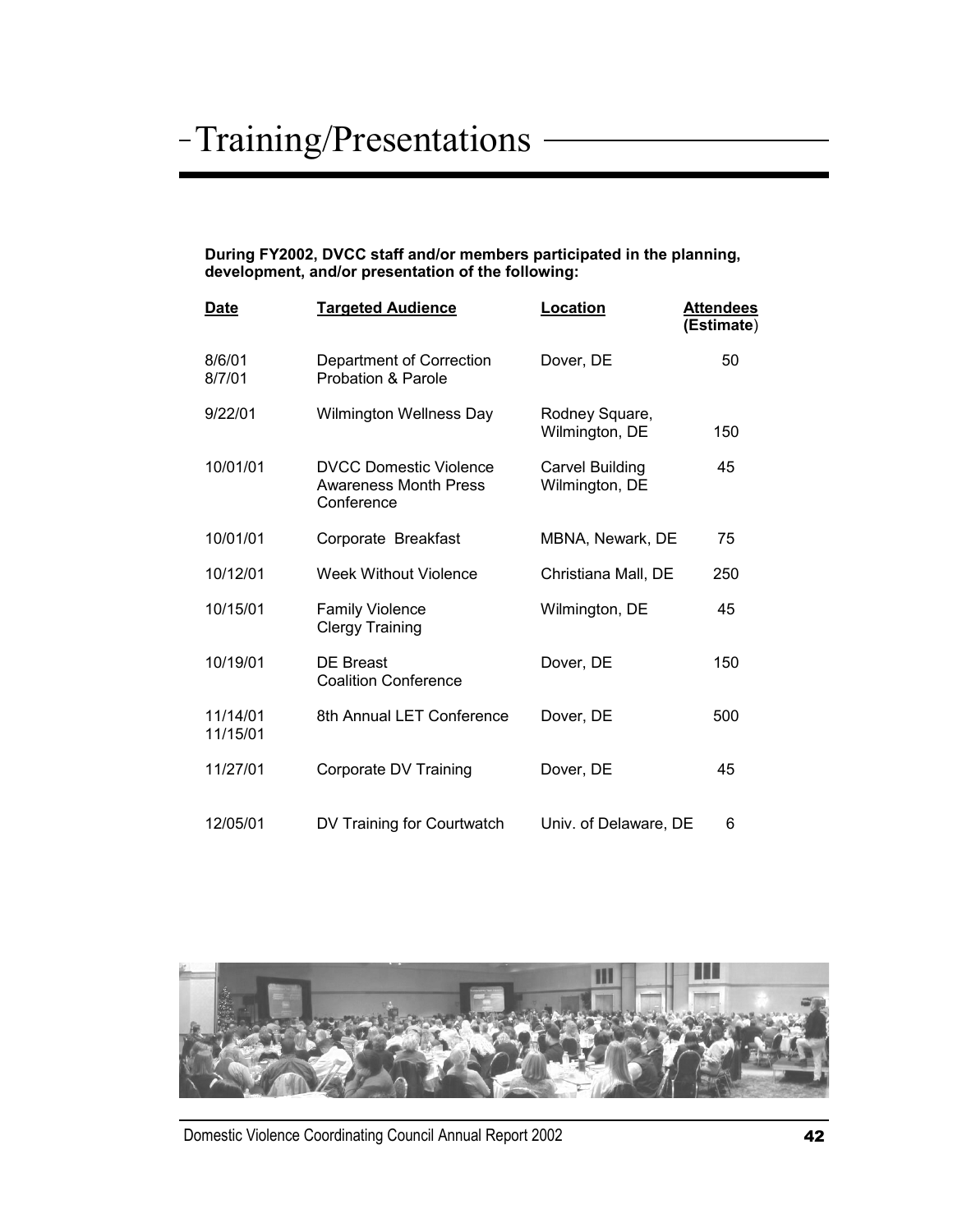# - Training/Presentations -

| <b>Date</b> | <b>Targeted Audience</b>                              | Location               | <b>Attendees</b><br>(Estimate) |
|-------------|-------------------------------------------------------|------------------------|--------------------------------|
| 3/19/02     | DV Training for Magistrates                           | Court 7, Dover, DE     | 1                              |
| 4/9/02      | Cabinet-Level DV Training<br><b>DVCC &amp; MARCPI</b> | Dover Downs, DE        | 75                             |
| 4/11/02     | Naturalization Conference                             | Dover, DE              | 100                            |
| 4/17/02     | Corporate Initiative Training                         | Polytech, Woodside, DE | 45                             |
| 4/24/02     | 11th Annual Victims' Tribute                          | Dover, DE              | 200                            |
| 5/14/02     | Counselor Training, SCI                               | Georgetown, DE         | 12                             |
| 5/16/02     | Counselor Training, DOC                               | Smyrna, DE             | 35                             |
| 5/20/02     | DVCC Justice of the Peace<br><b>Court Training</b>    | Dover, DE              | 52                             |



Domestic Violence Coordinating Council Annual Report 2002 43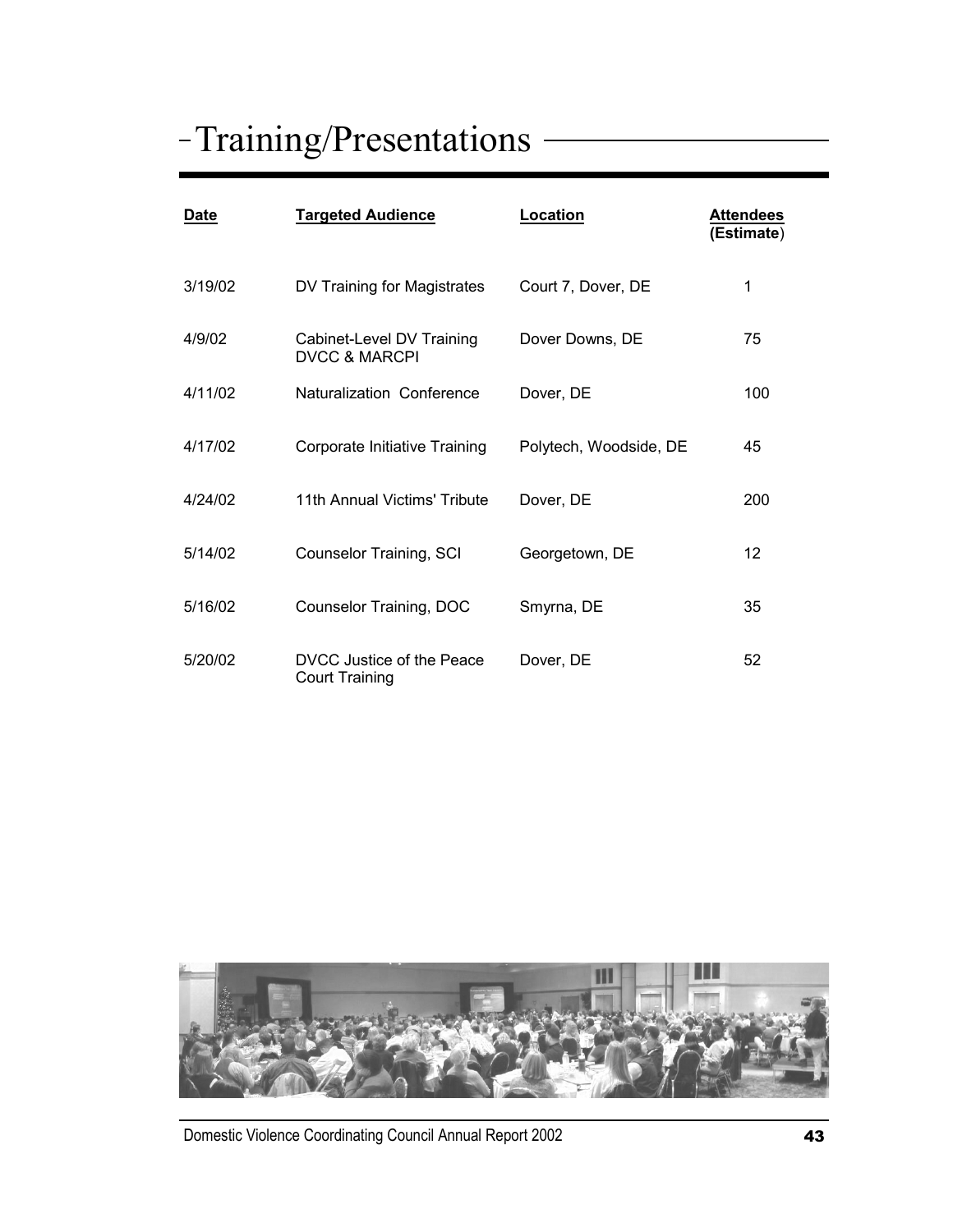## Conclusion

 The DVCC began FY2001 working with a new Governor and a new administration. The Council appreciated the opportunity to begin working with the new administration, a new General Assembly, and the Judiciary on domestic violence issues. The MARCPI funded and DVCC coordinated domestic violence briefing for executive level officials is a prime example of working with the new administration. In the coming year the DVCC will continue to work with the three branches of government to reduce the incidence of domestic violence in Delaware.

 As rewarding as FY2001 was in terms of technological advances, training offered, and outreach efforts into the community, much work remains. The DVCC will continue to work with system components such as the courts, the police, prosecution, DFS, and corrections to improve services to victims and offender accountability. The DVCC is mindful of the fact that although systems are in place promoting perpetrator accountability and services to victims, that the systems are not always properly used and also that they need periodic revision. Monitoring existing systems needs to be an ongoing effort.

 The Council will also continue to work with practicioners such as advocacy, perpetrator treatment programs, the medical community, the faith community, and schools to combat domestic violence in all of its forms and to improve services to victims. Nonprofit agencies and private organizations providing services to the domestic violence community are also in need of the services of the DVCC.

 Foremost to remember is despite the consistent efforts of the DVCC and others in the domestic violence community, people continue to be abused and in fact die as a result of domestic violence. Our primary goal needs to be to continue to work to eliminate domestic violence as a social problem in Delaware.